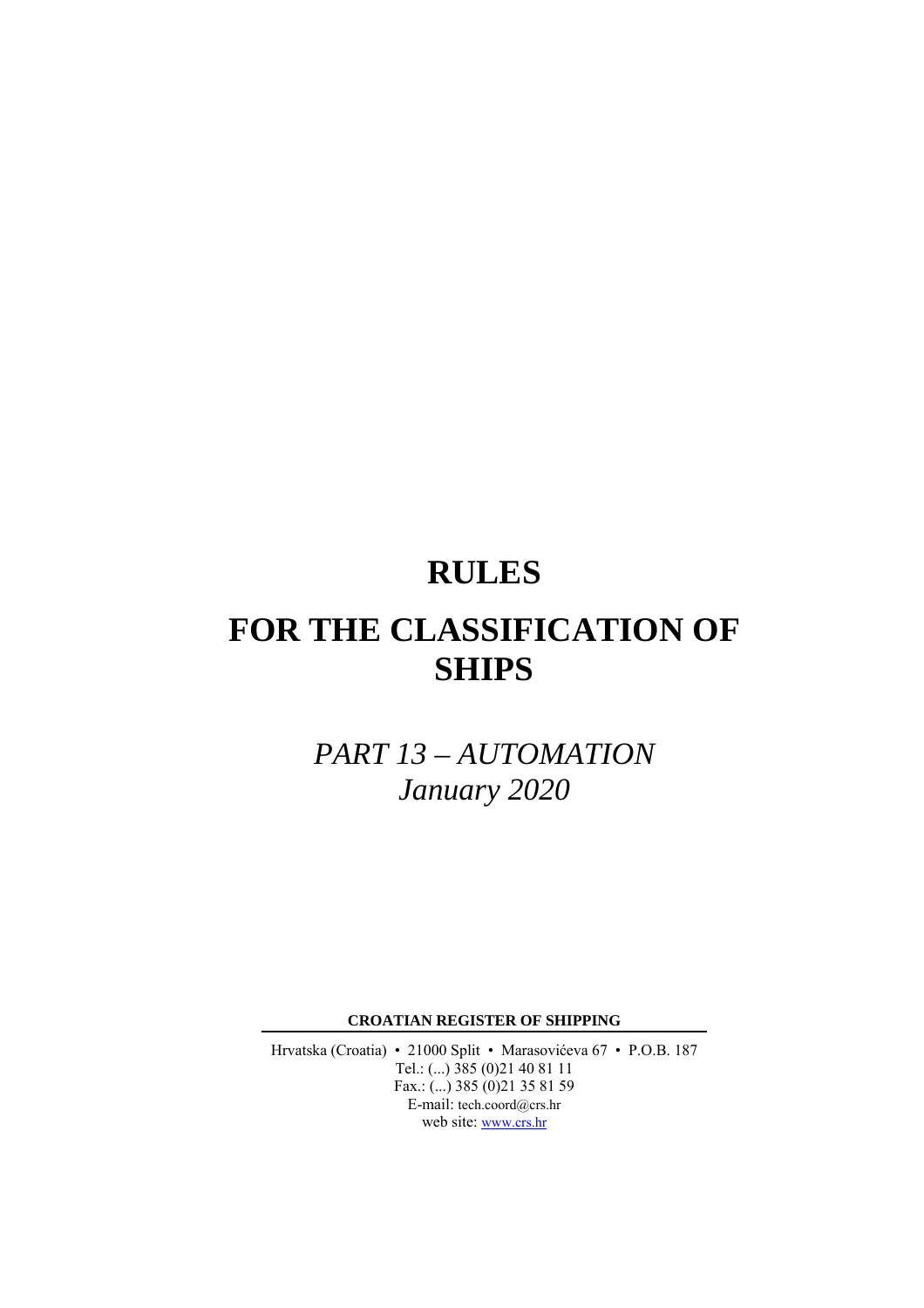By the decision of the General Committee to the Croatian Register of Shipping,

### **RULES FOR THE CLASSIFICATION OF SHIPS**

Part 13 – AUTOMATION edition January 2020

have been adopted on 20th December 2019 and shall enter into force on 1st January 2020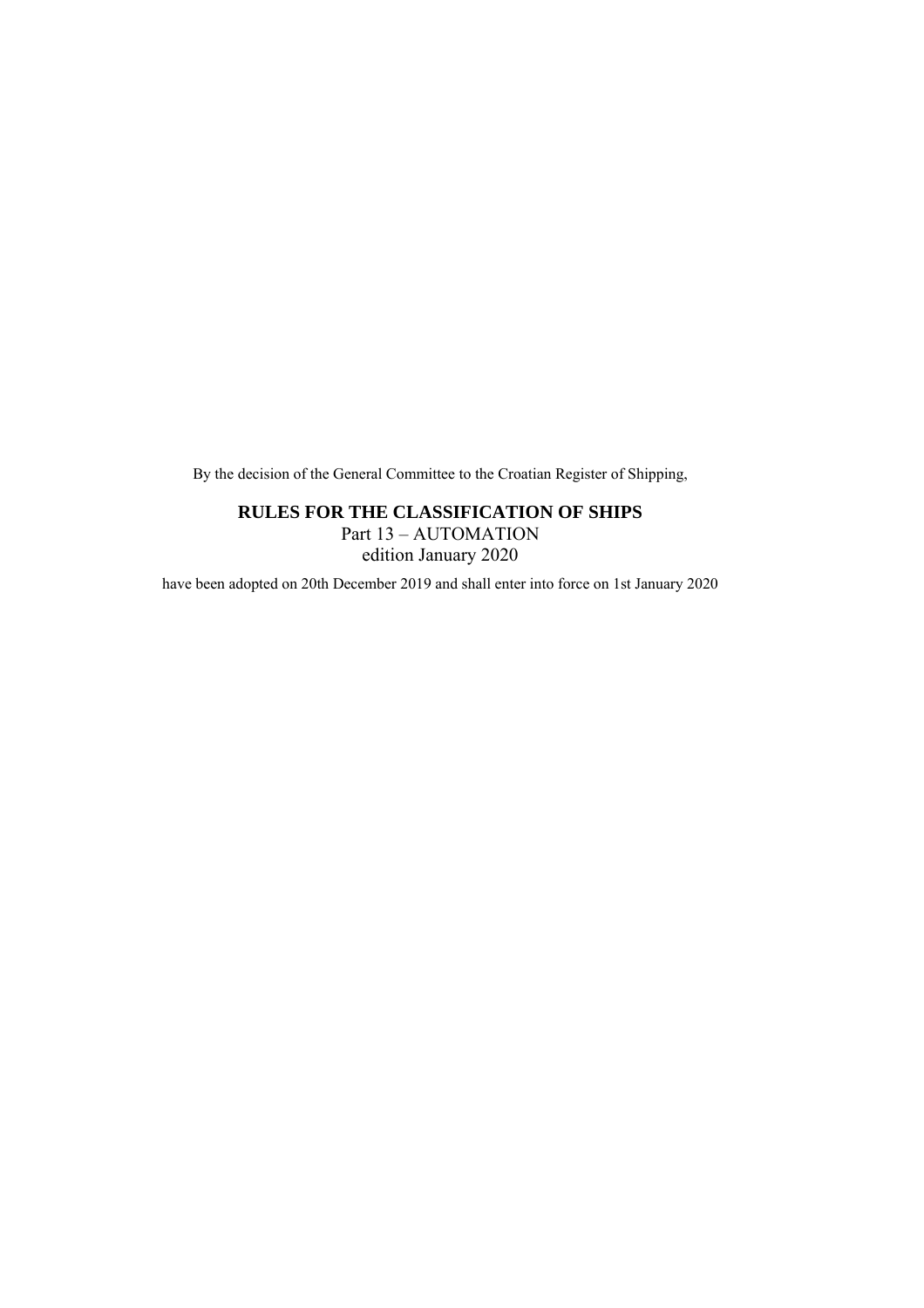# **REVIEW OF AMENDMENTS IN RELATION TO PREVIOUS EDITION OF THE RULES**

## *RULES FOR THE CLASSIFICATION OF SHIPS Part 13 – AUTOMATION*

All major changes in respect to the Rules for the classification of ships, Part 13 – Automation, edition July 2017 throughout the text are shaded (if any).

Items not being indicated as corrected have not been changed.

The grammar and print errors, have been corrected throughout the Rules and are not subject to above indication of changes.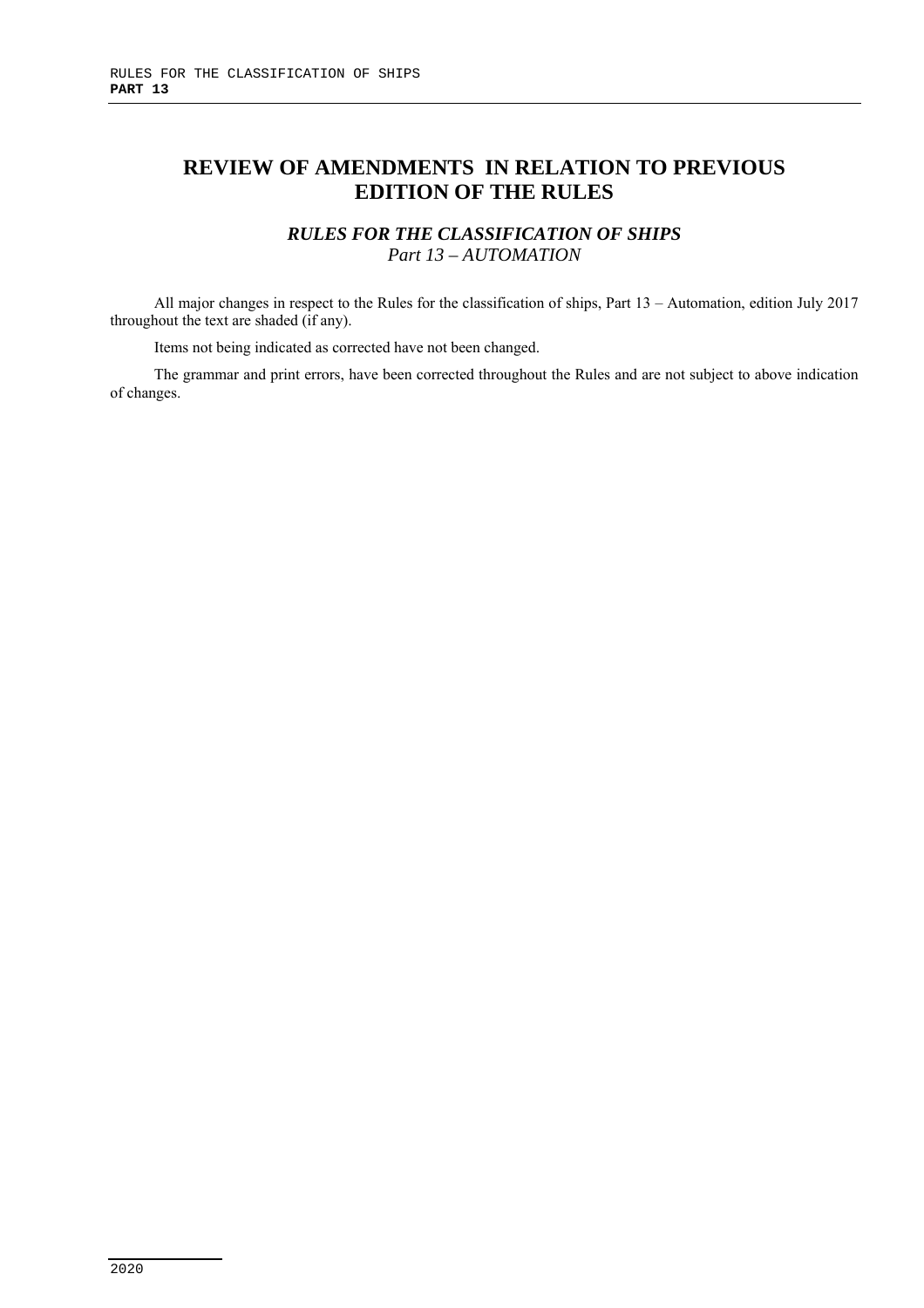This Part of the Rules includes the requirements of the following international Organisations: **International Maritime Organization (IMO) Conventions:** International Convention for the Safety of Life at Sea 1974 (SOLAS 1974) and all subsequent amendments to and including amendments (MSC.216(82)) Protocol of 1988 relating to the International Convention for the Safety of Life at Sea 1974, as Amended (SOLAS PROT 1988) **International Association of Classification Societies (IACS) Unified Requirements (UR):**  M27 (1976), M29 (1997), M30 (1997), M31 (1978), M35 (Rev.8 Jan. 2019), M36 (Rev.6 Dec. 2018), M43 (1982), M47 (1983)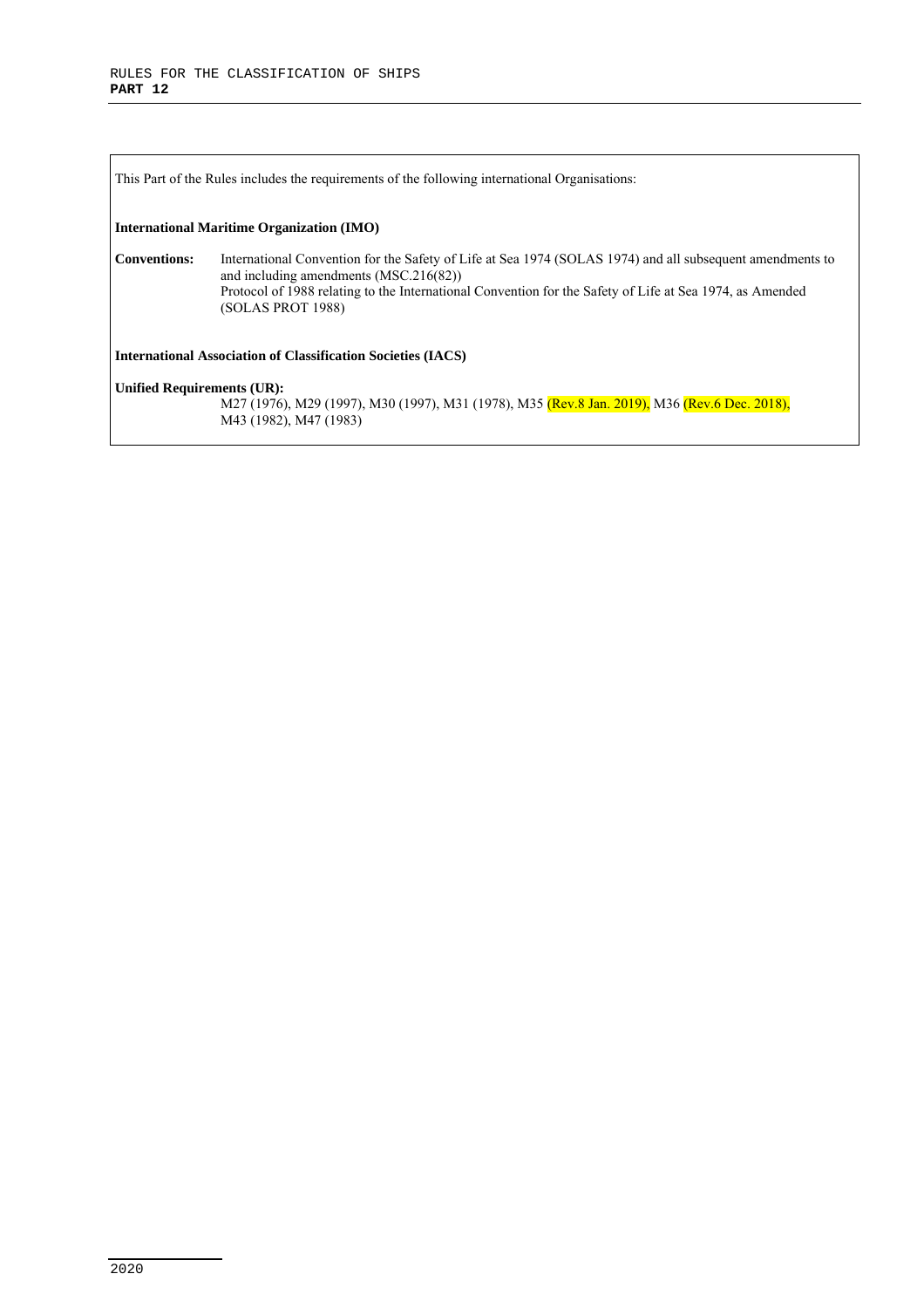#### **Contents**

| 1<br>1.1<br>1.2<br>1.3<br>1.4<br>1.5                                                             |                                                                       |  |
|--------------------------------------------------------------------------------------------------|-----------------------------------------------------------------------|--|
| 2<br>2.1<br>2.2<br>2.3<br>2.4<br>2.5                                                             |                                                                       |  |
| 3<br>3.1<br>3.2<br>3.3<br>3.4<br>3.5<br>3.6                                                      |                                                                       |  |
| 4<br>4.1<br>4.2<br>4.3<br>4.4<br>4.5<br>4.6<br>4.7<br>4.8<br>4.9<br>4.10<br>4.11<br>4.12<br>4.13 | REQUIREMENTS FOR AUTOMATION ON SHIPS HAVING AUTOMATION MARK AUT 2 9   |  |
| 5<br>5.1<br>5.2<br>5.3<br>5.4                                                                    | REQUIREMENTS FOR AUTOMATION ON SHIPS HAVING AUTOMATION MARK AUT 1  21 |  |
| 6<br>6.1<br>6.2<br>6.3                                                                           | REQUIREMENTS FOR AUTOMATION ON SHIPS HAVING AUTOMATION MARK AUT 3  23 |  |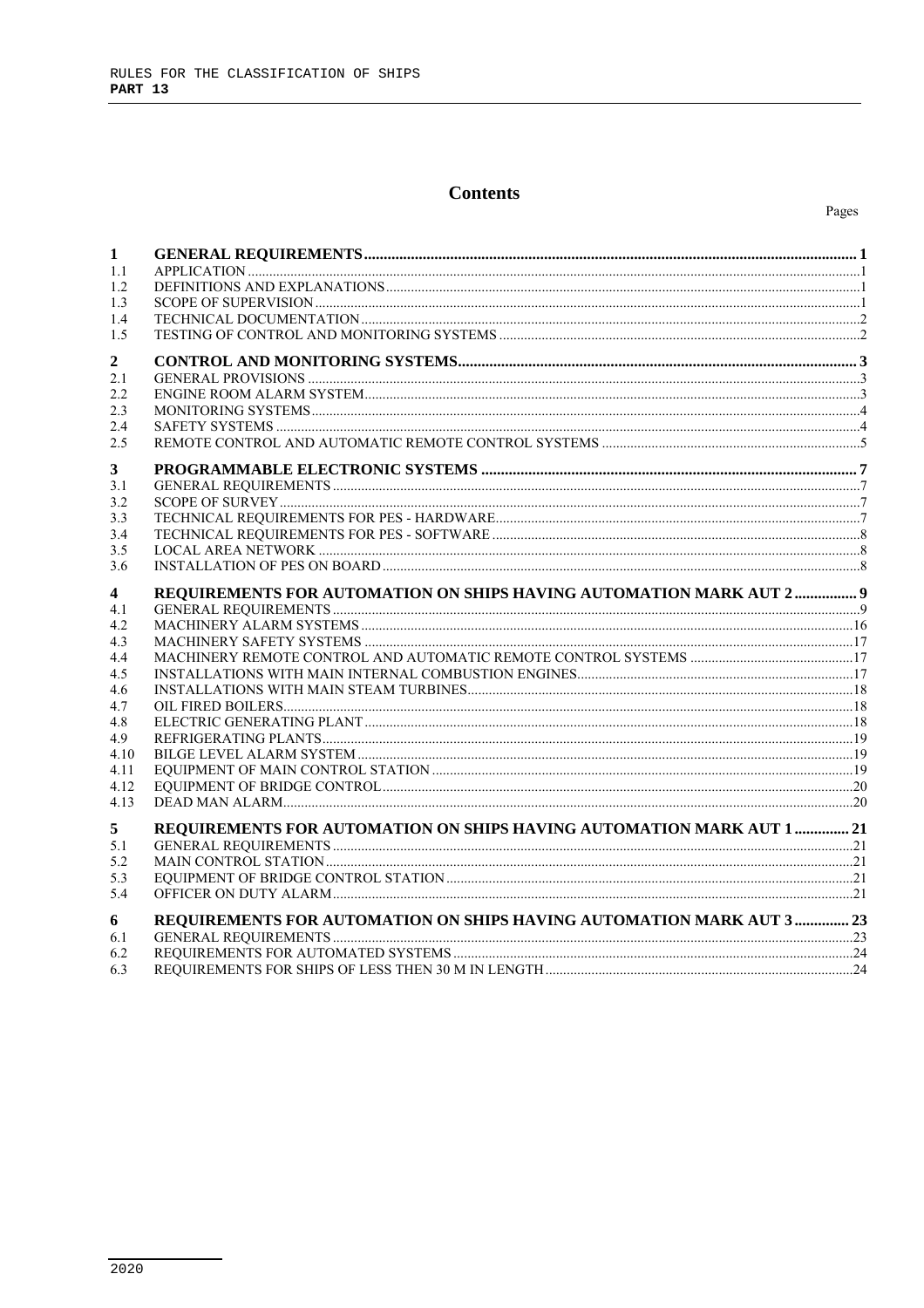## **1 GENERAL REQUIREMENTS**

#### **1.1 APPLICATION**

**1.1.1** This part of the *Rules* applies to the automation equipment used in ships that, in addition to the notation of the main machinery, are assigned the automation mark AUT 1, AUT 2, or AUT 3 and also to the system of remote automated control of the main machinery and propellers irrespective of the automation mark.

**1.1.2** • Automation mark AUT 2 applies to the ships having the unattended engine room and permanent watch keeping at main control station.

**1.1.3** Automation mark AUT 1 applies to the ships having the unattended engine room and without watch keeping at main control station.

**1.1.4** • Automation mark AUT 3 applies to the ships, which comply with requirements  $1.1.3$  (AUT 1) and also meet the conditions of 6.1.1 and 6.1.2.

1.1.5 **For ships with electric or nuclear propulsion** plant, the degree of automation required for an individual automation mark shall be agreed with the *Register* in compliance with its requirements.

**1.1.6** This part of the *Rules* specify the technical requirements to be fulfilled for the automation equipment referred to in 1.1.1. and define the extent of the remote automated control, protection, alarm and monitoring system.

**1.1.7** The automation equipment, systems and arrangements used in ships without distinguishing automation marks in the notation shall also comply with the requirements of the relevant sections of the *Rules*.

#### **1.2 DEFINITIONS AND EXPLANATIONS**

Definitions and explanations relating to general terminology of this part of the Rules are given in the *Rules, Part 1 - General requirements,* Chapter 1 – General Information.

For the purpose of this part of the *Rules*, the following definitions have been adopted:

**Automated machinery**  $-$  a propulsion engine, boiler plant, ship's systems and other machinery fitted with systems and devices for automatic control, monitoring and protection.

**1.2.2 Remote automated control** – is a system that enables the desired working range of the machinery to be set remotely by operating a control element (e.g. control level, handle) with all subsequent intermediate steps performed automatically.

**1.2.3 Alarm system** – is a system intended to give warning whenever the controlled parameters reach the inadmissible limit values.

**1.2.4** Protection system – is a system designed to automatically intervene in the operation of machinery under control order to prevent emergency or limit its consequences.

**1.2.5 Monitoring system** – is a system designed to provide information on certain physical parameters or conditions.

**1.2.6** Automated system – system that is the combination of the elements and devices so arranged to form a structural and functional unit, capable of performing certain preset actions of control and monitoring.

**1.2.7 Automated device** – is a part of a control or monitoring system consisting of elements that form a structural and functional unit.

**1.2.8** Component of the automatic system – is the simplest structurally independent item (e.g., amplifier, transmitter, relay, logic element, etc.) used in automated system.

**1.2.9** Call – the request for contact, assistance and/or action from an individual to another person or group of persons, i.e. the complete procedure of signalling and indicating this request

**1.210** Accept – manually acknowledgement receipt of an alarm or call.

**1.2.11 Cancel** – manual stopping of an alarm or call after the cause has been eliminated.

#### **1.2.12 Alarms grouping** – term meaning:

- .1 the arrangement of individual alarms on alarm panels or individual indicators on indicating panels;
- .2 the combining of individual alarms to provide one alarm at a remote position;
- .3 the arrangements of alarms in terms of their priority (i.e. critical alarms, non- critical alarms).

**1.2.13** Fail to safe – the automation system design principle asking that the most probable failures, e.g. loss of power, are to result in the least critical extent of any possible new conditions.

#### **1.3 SCOPE OF SUPERVISION**

1.3.1 General provisions covering the classification procedure, supervision of the ship under design and construction, manufacture of ship's equipment and details the scope of surveys as well as the necessary technical documentation to be submitted to the *Register*, for approval of the ship as a whole, are set forth in the *Rules*, *Part 1 - General requirements*.

**1.3.2** The following automated systems and remote control systems shall be subjected to the supervision during their manufacture and on board applying to:

- 1. Main propulsion machinery,
- 2. Controllable pitch propeller,
- 3. Steam generating plant,
- 4. Electric generating plant,
- 5. Auxiliary machinery,
- 6. Bilge and ballast systems,
- 7. Air compressors,
- 8. Cargo and ballast pumps,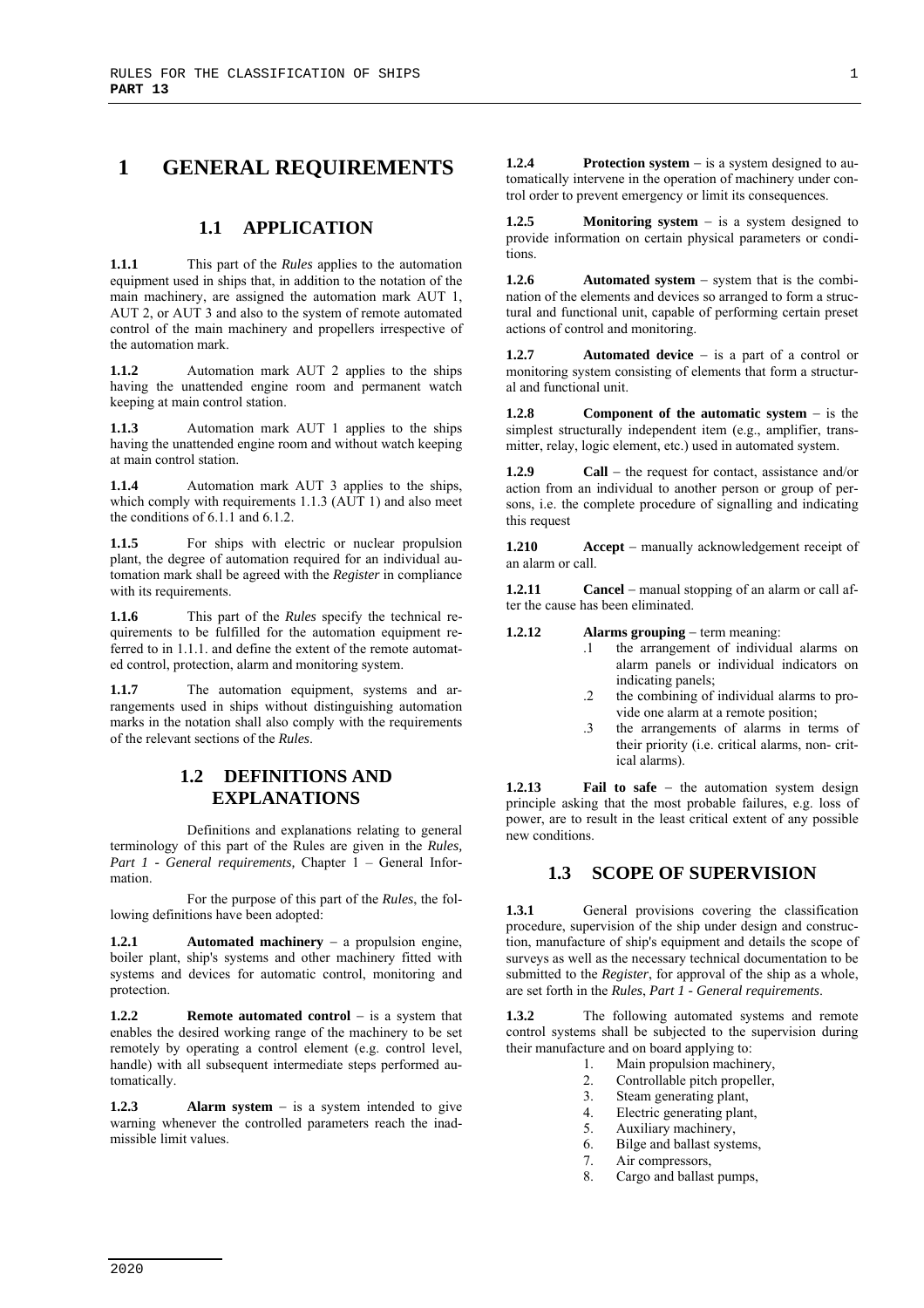- 9. Evaporating and distilling systems,
- 10. Fire detection system,
- 
- 11. Incinerators,<br>12. Inert gas syst Inert gas system,
- 13. Oil fuel system (oil fuel tanks, oil fuel transfer system, purifiers and oil heaters),
- 14. Oil water separators,
- 15. Valve position indicating system,
- 16. Control desks,
- 17. Miscellaneous systems, (where alarm, control and safety systems are specified by the *Rules* of the *Register*).

#### **1.4 TECHNICAL DOCUMENTATION**

**1.4.1** Prior to the installation of automated equipment on board ship, the documentation referred to in the *Rules, Part 1 - General requirements, Chapter 2 – Supervision during construction*, 2.10, shall be submitted to the *Register* for approval.

**1.4.2** On a ships with automation mark **AUT 1,** an original, approved and stamped copy of the "Maintenance and testing program for automation" is to be kept onboard. Program is to show in detail how components (indicators, alarms and safety protection equipment) are to be tested.

## **1.5 TESTING OF CONTROL AND MONITORING SYSTEMS**

**1.5.1** All systems and elements referred to in 1.3.2 except those under number 16 shall be type approved by the *Register*.

**1.5.2** Automated systems, device and components are subject to type approval in accordance with the "Instructions for Type Testing of the Electric and Electronic Equipment" and in compliance with the test program approved by the *Register*.

1.5.3 Survey of automated system in workshop shall be carried out in accordance with the manufacturer's program approved by the *Register*.

The relevant testing shall be carried out provided that the system has been already type approved.

**1.5.4** Testing of the automated systems on board ship during the mooring and sea trials shall be carried out in accordance with a program made by a shipyard or a ship owner approved by the *Register*.

**1.5.5** Systematic maintenance and functional testing of automation system is performed and documented and necessary test equipment is kept on board.

**1.5.6** Minimal equipment to perform maintenance and testing of automation system consists of:

- a) pressure sensors test equipment,
- b) temperature sensors test equipment,
- c) fire detectors test equipment.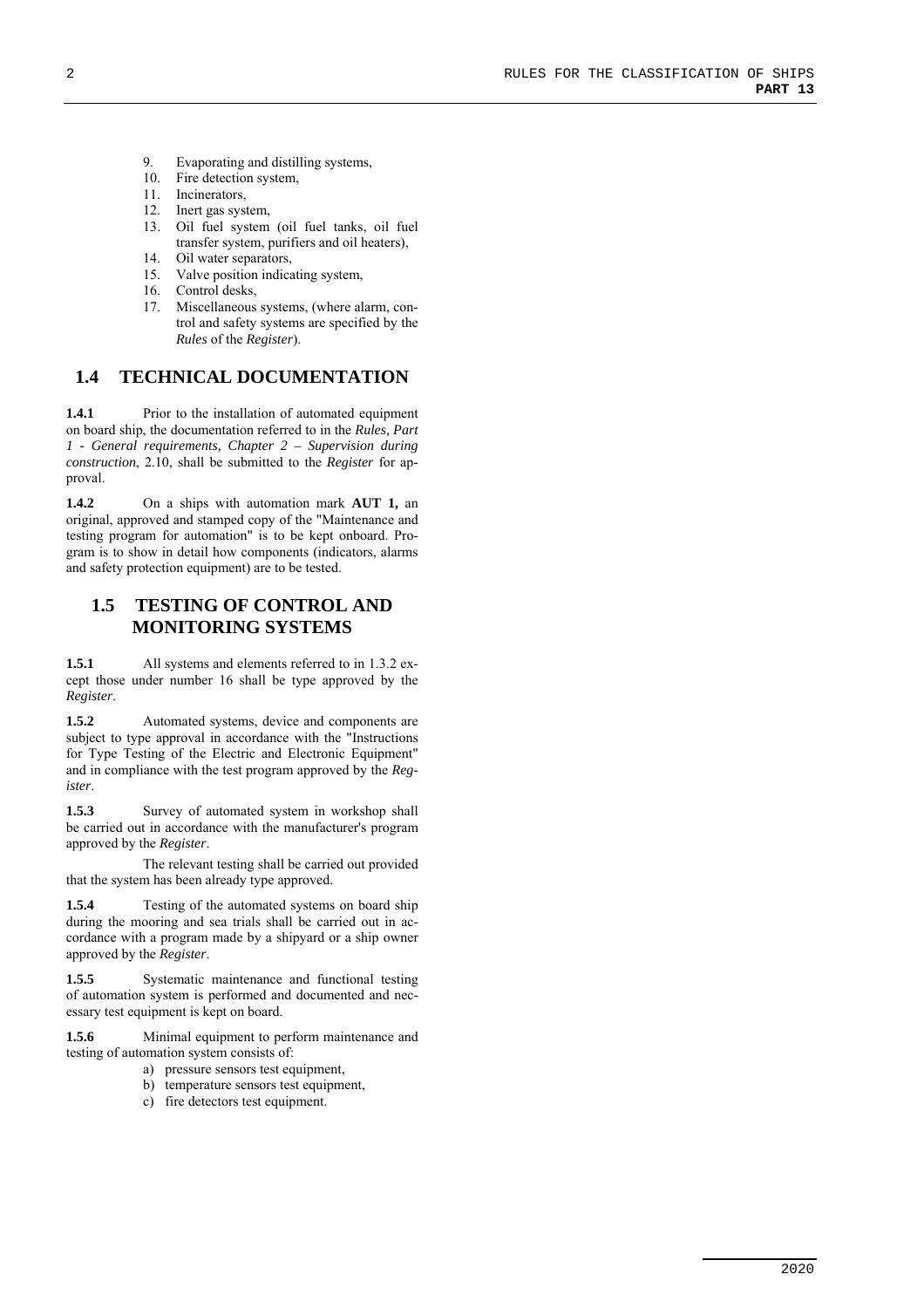# **2 CONTROL AND MONITORING SYSTEMS**

#### **2.1 GENERAL PROVISIONS**

**2.1.1** Where electrically driven machinery or installations for essential services, are to be supplied from both the main and the emergency power sources (in accordance with the requirements of *Part 12 - Electrical Equipment*, 2.14) the associated control systems shall be fed accordingly from these two sources. Change-over from the main feeder to the emergency shall take place automatically with appropriate signal operated at the same time.

**2.1.2** The control systems of the essential engines shall be supplied by two separate feeders.

One of the feeders shall be connected to the main switchboard and the other may be connected to the nearest distributing board for essential consumers. Change-over from the main feeder to the standby one shall take place automatically with appropriate signal operated at the same time.

**2.1.3** To supply alarm and protection systems, an independent standby source of power (e.g., accumulator battery) shall be provided. The standby source of power shall come into operation automatically with an alarm operated on changeover.

Alarms for failure of the standby source of power shall be also provided. Alarm systems standby source shall be capable to supply system for at least 30 min.

**2.1.4** In case of voltage failure in the supply circuit of the running machinery, the automatic start-up of the standby unit shall be provided. Such an automatic change over shall be provided with an appropriate alarm.

**2.1.5** The electrical and electronic systems for control and monitoring shall have proper safety system that provides electrical separation of the interior circuits of automatic devices from the ship's electrical circuits.

**2.1.6** The electrical and electronic systems of the automation plant in the exterior circuits shall comply with the requirements of *Part 12 - Electrical Equipment*.

**2.1.7** The choices of cables for interconnection of the electrical and electronic devices of automation plant, their installation and fastening, shall meet the requirements of *Part 12 - Electrical Equipment*.

**2.1.8** Casing and protection screens of electrical and electronic devices as well as metal sheathing of cables shall be earthen. The earthing shall be made according to the requirements of *Part 12 - Electrical Equipment*.

Departure from these requirements may be admitted on agreement with the *Register* in such cases when earthing affects the functioning of the system.

**2.1.9** Precautions shall be taken to prevent malfunction of the control and monitoring systems due to the interferences from magnetic and electric fields.

2.1.10 The hydraulic and pneumatic control systems shall be fed from two power sources. The standby unit shall be connected at pressure loss and shall be provided with the appropriate signals.

2.1.11 Pneumatic systems shall comply with the requirements of the *Part 8 - Piping*.

**2.1.12** Hydraulic systems shall comply with the requirements of the *Part 8 - Piping*.

#### **2.2 ENGINE ROOM ALARM SYSTEM**

**2.2.1** Depending on the degree of automation and survey procedure adopted for the machinery, the alarm system shall give warning signals at:

- .1 the parameters exceeding permissible values,
- .2 operation of (protective) safety system,
- .3 power failure of separate control or monitoring system,
- .4 deviation from the values of other parameters or operating conditions specified by this part of the *Rules*, and shall comply with the requirements 2.2.2 to 2.2.15.

**2.2.2** The alarm system is to be designed to function independently of control and safety systems so that a failure or malfunction in these systems will not prevent the alarm system from operating.

**2.2.3** The alarm system for machinery or other equipment that are controlled, independently of the central control alarm system, shall be provided at the post from which the relevant machinery or equipment is remotely controlled.

**2.2.4** The alarm system shall be capable to give visual and audible signals. Following shall be provided:

- a) In case of individual alarms, the visual alarm shall indicate the particular fault condition and its location within the machinery space.
- b) If arrangements are fitted to silence audible alarms they are not to extinguish visible alarms.
- c) The alarm system is to be so arranged that acknowledgment of visual alarms is clearly noticeable.
- d) Cancelling of the visual signal shall be possible only after the fault condition has been cleared.

**2.2.5** In case of transient alarm, alarm condition should not be cancelled automatically after the fault has been rectified without manual alarm acknowledgment.

**2.2.6** Acknowledgment of alarms at the navigating bridge or another position where alarm is transferred, shall not cancel the audible and visual signals at the central control station and in the machinery space.

**2.2.7** Machinery alarms should be clearly distinguishable from other audible alarms, (i.e., fire, general alarm  $CO<sub>2</sub>$ , flooding).

**2.2.8** Irrespective of the number of existing alarms, every new alarm shall be indicated in accordance with 2.2.4 and 2.2.5.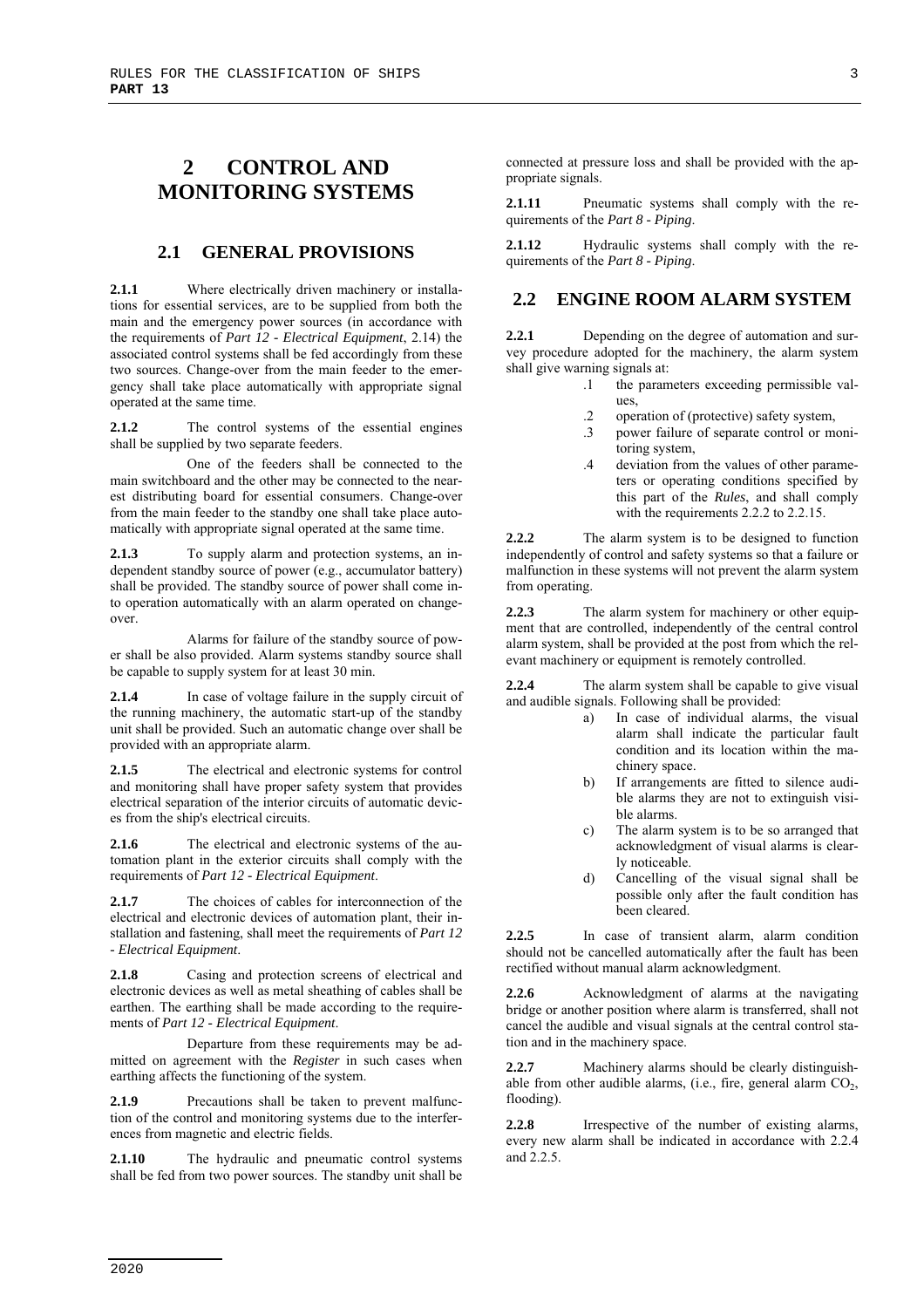**2.2.9** Provision shall be made for the alarm system to enable testing of internal and external circuits.

Each malfunction in the system shall be clearly indicated. Where practicable, means are to be provided at convenient and accessible positions, to permit the sensors to be tested without affecting the operation of the machinery.

**2.2.10** Disconnection of alarm system or of any part of the system shall be clearly indicated.

**2.2.11** Alarms may be grouped when transferred to remote positions.

In this case provision shall be made for at least two groups where the critical alarms shall be separated from the non-critical alarms. Critical and non-critical alarms shall not be in the same group.

A group of critical alarms shall be provided with red signals. Mandatory critical alarms are specified in the list (see Table 4.1).

**2.2.12** The alarm system should be designed with selfmonitoring properties. In so far as practicable, any fault in the alarm system should cause it to fail to the alarm condition.

**2.2.13** If an alarm has been acknowledged and a second fault occurs before the first is rectified, then audible and visual alarms are to operate again.

**2.2.14** One video display with a panel may not be the only means of communication with the alarm system. Reserve means of communication shall be supplied from the emergency source of alarm system supply.

#### **2.3 MONITORING SYSTEMS**

**2.3.1** Monitoring system shall be so designed that the attending personnel can get the required information in those measuring units which are in accordance with the international standards for measurement of physical parameters, without any recalculation.

**2.3.2** Where an automatic recording unit is used for monitoring of the parameters, the recording speed shall be determined, taking into account the duration between changes of the parameter values.

**2.3.3** Where an automatic recording unit is fitted, it shall be so designed that the possible fault in its circuit will not impede the operation of alarm system.

**2.3.4** In addition to information on alarm position, the recording units shall simultaneously record time and date, so that time of occurrence and completion of fault is clearly visible.

**2.3.5** In combined recording units, alarm conditions shall be clearly distinguished (e.g. colour) from the normal ones.

#### **2.4 SAFETY SYSTEMS**

2.4.1 Safety systems shall operate automatically at faults that might cause damage or destruction of the machinery being protected. The safety system shall be such that it provides not only the safety of the machinery or machinery installation concerned, but also the safety of the ship as a whole.

Safety system small comply with the requirements 2.4.2 to 2.4.13.

**2.4.2** Safety system shall operate so that:

- normal operating conditions are restored (e.g. by the starting of standby machinery in case of lob. oil pressure drop),
- .2 the operation of the machinery is temporarily adjusted to the prevailing conditions (e.g. by reducing the output of machinery),
- .3 The machinery or machinery installation being protected are stopped.

**2.4.3** Where the automatic operating of the safety system may endanger the safety of the ship as a whole, provision shall be made to switch off the safety system.

Red visual signal without dimmer shall light as long as the safety system is switched off.

The safety system shall not be switched off accidentally.

**2.4.4** Provision shall be made for self-monitoring of the safety system, in case of faults in the system (such as short-circuit, earth connection, fuse melting, circuit break-off etc.), the alarm shall be activated.

2.4.5 Safety system shall be completely independent of the control and alarm system and provision shall be made for the separated sensors.

Common sensors for control, alarm and automatic safety functions can be accepted if intended for starting of stand by units or for safety reduction of the machinery output power – slow down.

2.4.6 Safety systems for different items of the machinery or machinery installation shall be arranged independently, i.e. the failure of the safety system of one part of the machinery shall not interfere with the operation of the another safety system.

**2.4.7** When the safety system is activated, means shall be provided to trace the cause of its action.

**2.4.8** When the safety system has stopped a unit, this unit shall not be restarted automatically after the failure is removed, before a manual reset has been carried out.

**2.4.9** Failures or break of the power supply to the safety system shall not stop or change the operating conditions of a machinery or equipment being protected. Any departure from this requirement shall be specially agreed with the *Register*.

**2.4.10** Failure of the main or emergency power supply to a safety system shall operate alarms at all remote control stations.

**2.4.11** When a safety system is activated, alarms shall be given at every control station and also through the engine room alarm system, if provided.

**2.4.12** In order to avoid undesirable interruption in the operation of machinery, the system is to intervene sequentially after the operation of alarm system by:

- starting of standby units,
- load reduction or shutdown, such that the least drastic action is taken first.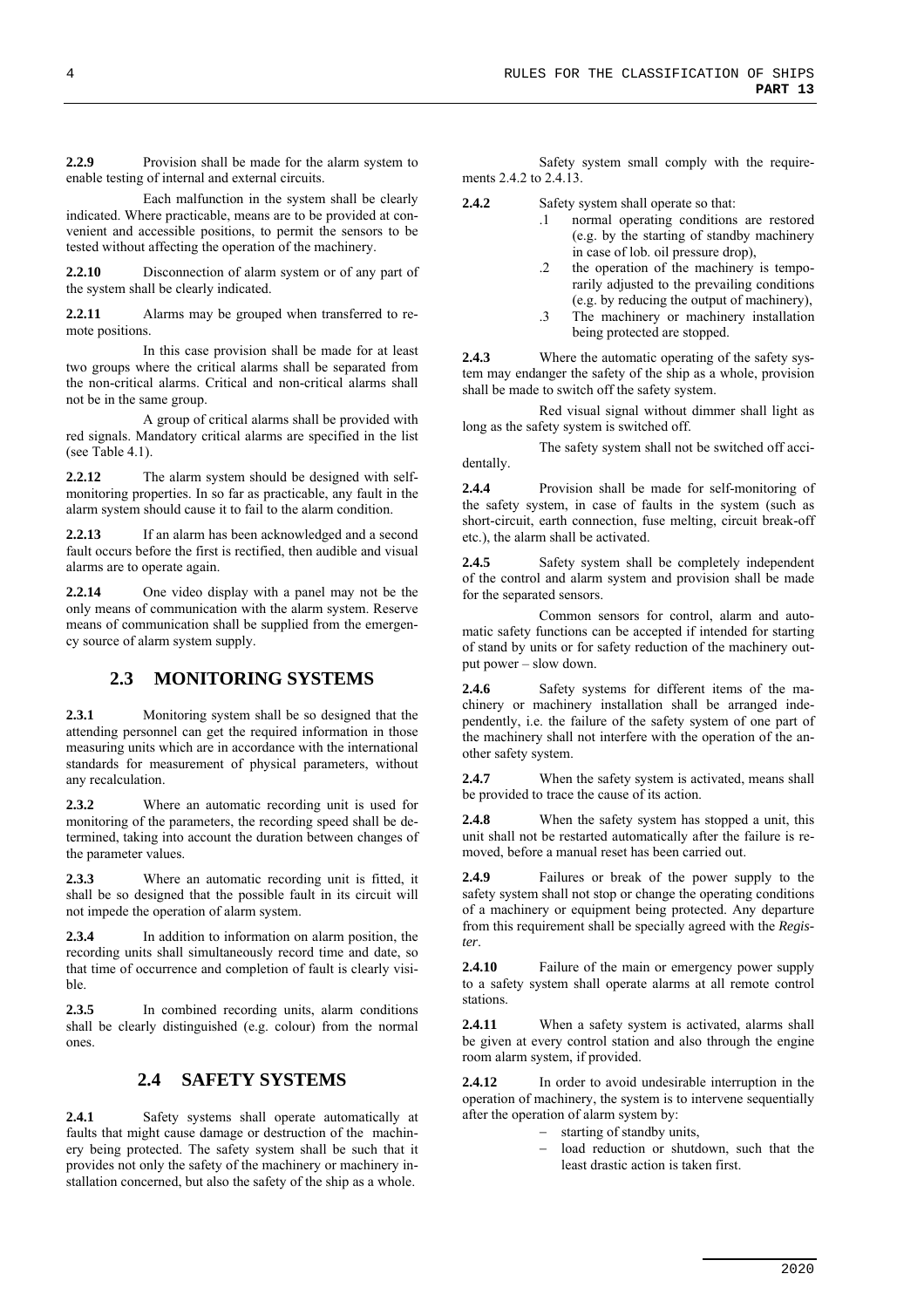**2.4.13** The system should be designed to 'fail safe.' The characteristics of 'fail safe' of a system is to be evaluated on the basis not only of the safety system itself and its associated machinery, but also on the inclusion of the whole machinery installation as well as the ship.

## **2.5 REMOTE CONTROL AND AUTOMATIC REMOTE CONTROL SYSTEMS**

#### **2.5.1 General requirements**

**2.5.1.1** Automatic remote control systems of individual machinery or equipment shall be independent.

2.5.1.2 In case of simultaneous remote control of several machinery installations or equipment (e.g., propulsion machinery. aggregates, boilers, etc.), the inter connected control shall be permitted, but it shall be agreed with the *Register* in each particular case.

2.5.1.3 Remote control systems including automatic operation of machinery or equipment shall have such characteristics that comply with their dynamically properties and shall function reliably within their operating ranges. Also they shall be of such designs that during their normal operation no overloading of machinery or equipment being under control is permitted.

**2.5.1.4** Provision shall be made for the efficient changeover from automatic to manual control in such a way that a failure in automatic system shall not cause unsafe operation of manual control both from main control station or local control position

**2.5.1.5** Every local control position shall have a possibility to cancel remote or automatic control.

**2.5.1.6** When a machinery may be remotely controlled from several places, provision shall be made for the appropriate signalization indicating from which location the control is carried out. Remote control shall not be possible from different locations simultaneously.

Control position shall be changed over only from the main control station.

**2.5.1.7** The remote control shall be provided with the appropriate number of instruments and indicators showing the correct operation of the system and ensuring the safe control of machinery or equipment.

**2.5.1.8** Remote control station shall be provided with the supply voltage failure alarm and automatic change-over to the emergency source of supply (if fitted).

2.5.1.9 Actual control is not to be transferred before acknowledged by the receiving command location. Transfer of control is to give audible and visual pre-warning. The main control station is to be able to take control without acknowledgement.

#### **2.5.2 Bridge control of the propulsion machinery**

**2.5.2.1** Under all sailing conditions, including manoeuvring, the speed, direction of thrust and, if applicable, pitch of the propeller shall be fully controllable from the navigating bridge.

**2.5.2.2** The bridge control for main propulsion machinery shall include in addition to the requirements of the *Rules*, *Part 7 - Machinery installation,* 1.8, the following:

- .1 group alarms or propulsion machinery failure alarm,
- .2 remote control failure special alarm,
- .3 remote control supply failure alarm,
- .4 communication system with the engine control station,
- .5 shut down signalization,
- .6 slow down signalization,
- .7 possibility of override of shut-down and slow-down,
- .8 emergency run signalization,
- .9 starting failure signalization,
- .10 testing of visual and audible warning signalization.

**2.5.2.3** All alarms, signals and lights referred to in 2.5.2.2, except those under 2.5.2.2.4, shall not be totally dimmed.

**2.5.2.4** Communication system with the main control station shall include the following:

- .1 direct telephone communication independent of the ship's supply system,
- .2 telegraph apparatus (which may be integral to the automatic remote control),
- .3 signals to indicate the location from which the control has been carried out,
- .4 signals for transfer of control.

**2.5.2.5** The requirements referred to in 2.5.2.2 shall be also applicable to the main control station.

**2.5.2.6** Override of emergency stop, emergency runs and shut down shall be so designed that they cannot be activated incidentally.

**2.5.2.7** In principle the remote control mentioned under 2.5.2.1 is to be performed by a single control device for each independent propeller, with automatic performance of all associated services, including, where necessary, means of preventing overload and prolonged running in critical speed ranges of the propelling machinery.

**2.5.2.8** The bridge control system is to be independent from the other transmission system; however, one control lever for both systems may be accepted.

**2.5.2.9** Operations following any setting of the bridge control device including reversing from the maximum ahead service speed in case of emergency are to take place in an automatic sequence and with time intervals acceptable to the machinery.

**2.5.2.10** The main propulsion machinery shall be provided with an emergency stopping device on the navigating bridge and independent from the bridge control system.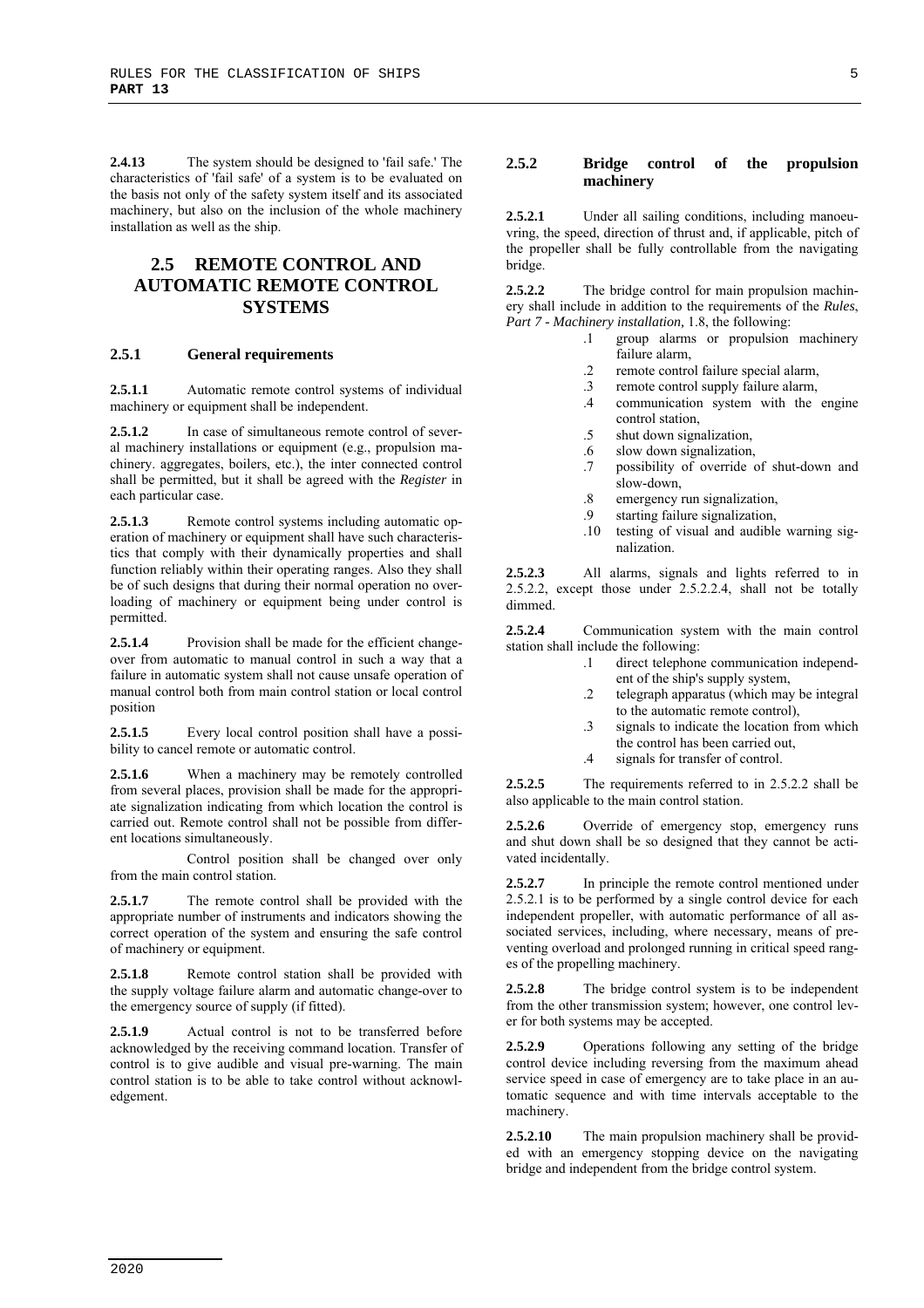Emergency stopping process is to be completely independent of normal operation and is to be supplied from a separate power source.

2.5.2.11 Remote starting of the propulsion machinery is to be automatically inhibited if conditions exist which may hazard the machinery, e.g. shaft turning gear engaged, drop of lubricating oil pressure.

2.5.2.12 For steam turbines a slow-turning device should be provided, which operates automatically if the turbine is stopped longer than admissible. If a possibility of remote control is provided, automatic operation shall not be required.

**2.5.2.13** The design of the bridge control system shall be such that in case of its failure an alarm is given. In this case the speed and direction of the propeller thrust are to be maintained until local control is in operation, unless this is considered impracticable. In particular, lack of power (electric, pneumatic, hydraulic) should not lead to major and sudden change in propulsion power or direction of propeller rotation.

2.5.2.14 The number of automatic consecutive attempts that fail to produce a start shall be limited to maintain sufficient starting air pressure. An alarm shall be provided at an air pressure level, which still permits main engine starting operation.

**2.5.2.15** The control system shall include means to prevent the propelling thrust from altering significantly when transferring control from one control to another.

**2.5.2.16** Propulsion machinery orders from the navigation bridge shall be indicated in the main machinery control room and at the manoeuvring platform.

**2.5.2.17** Indicators shall be fitted on the navigation bridge, the main machinery control room and at the manoeuvring platforms for the propeller speed and direction of rotation in the case of fixed pitch propellers.

**2.5.2.18** Indicators shall be fitted on the navigation bridge, the main machinery control room and at the manoeuvring platform for the propeller speed and pitch position in the case of controllable pitch propellers.

#### **2.5.3 Requirements for ships of less than 30 m in length**

**2.5.3.1** Requirements of this chapter shall apply to all ships of less than 30m in length which due to specific construction cannot fulfil main requirements ( engine room height, noise, illumination, ventilation, temperature ) concerning protection and stay of the engine room duty personnel.

- **2.5.3.2** The subject requirements shall apply to:
	- a) new ships irrespective of intended purpose,
	- b) existing ships which are under reconstruction (purpose change, main engine exchange and wheelhouse control place reconstruction),
	- c) existing ships after owners request for automation mark AUT 3.

**2.5.3.3** The owner shall submit the documentation for approval with the scheme covering remote control, alarm system and indication system.

**2.5.3.4** Monitoring system on the bridge panel in the wheelhouse shall include the following (visual and audible) alarms:

- .1 main engine low lubrication oil pressure ( all engines over 33kW),
- .2 clutch low oil pressure (hydraulic or other which is lubricated under pressure),
- .3 main engine high cooling water temperature,
- .4 daily tank low fuel oil level (or indication),
- .5 main engine low cooling water level in gravitation (expansion) tank,
- .6 high bilge level,
- .7 engine room fire detection.

**2.5.3.5** The following indication shall be ensured to monitor machinery on the bridge control panel:

- .1 number of main engine revolutions,
- .2 main engine lubrication oil pressure,
- .3 main engine cooling water pressure,<br>4 rudder blade deflection.
- rudder blade deflection,
- .5 starting batteries charging indicator,
- .6 clutch condition (forward, neutral, reverse) or rpm and sense of propeller shaft rotation.

2.5.3.6 The independent means for remote stopping of the main engine in emergency on the navigating bridge remote control station shall be provided.

2.5.3.7 The provision shall be made for control (checking) the functioning of audible and visible signalling as well as setting switch for light intensity of the instruments and signalling means.

**2.5.3.8** Protection system shall be provided:

- excessive number of revolutions overspeed (for engines of power output  $220$  [kW] and over),
- main engine very low oil pressure (for engine of power output 150 [kW] and over).

**2.5.3.9** In case of emergency means shall be provided to ensure the communication between navigating bridge control station (position) and local control station in the engine room.

**2.5.3.10** All external high pressure fuel delivery lines between the high pressure fuel pumps and fuel injectors are to be protected with a jacketed piping system capable of containing fuel from a high pressure line failure.

System is to provide an arrangement for alarm to be given of a fuel line failure.

Engines of power output of less than 375 kW may use as an alternative to the jacketed piping system a suitable enclosure of high pressure fuel pipes and pump.

**2.5.3.11** Means for indicating number of revolution and lubricating oil pressure indicator shall be fitted on the main engine.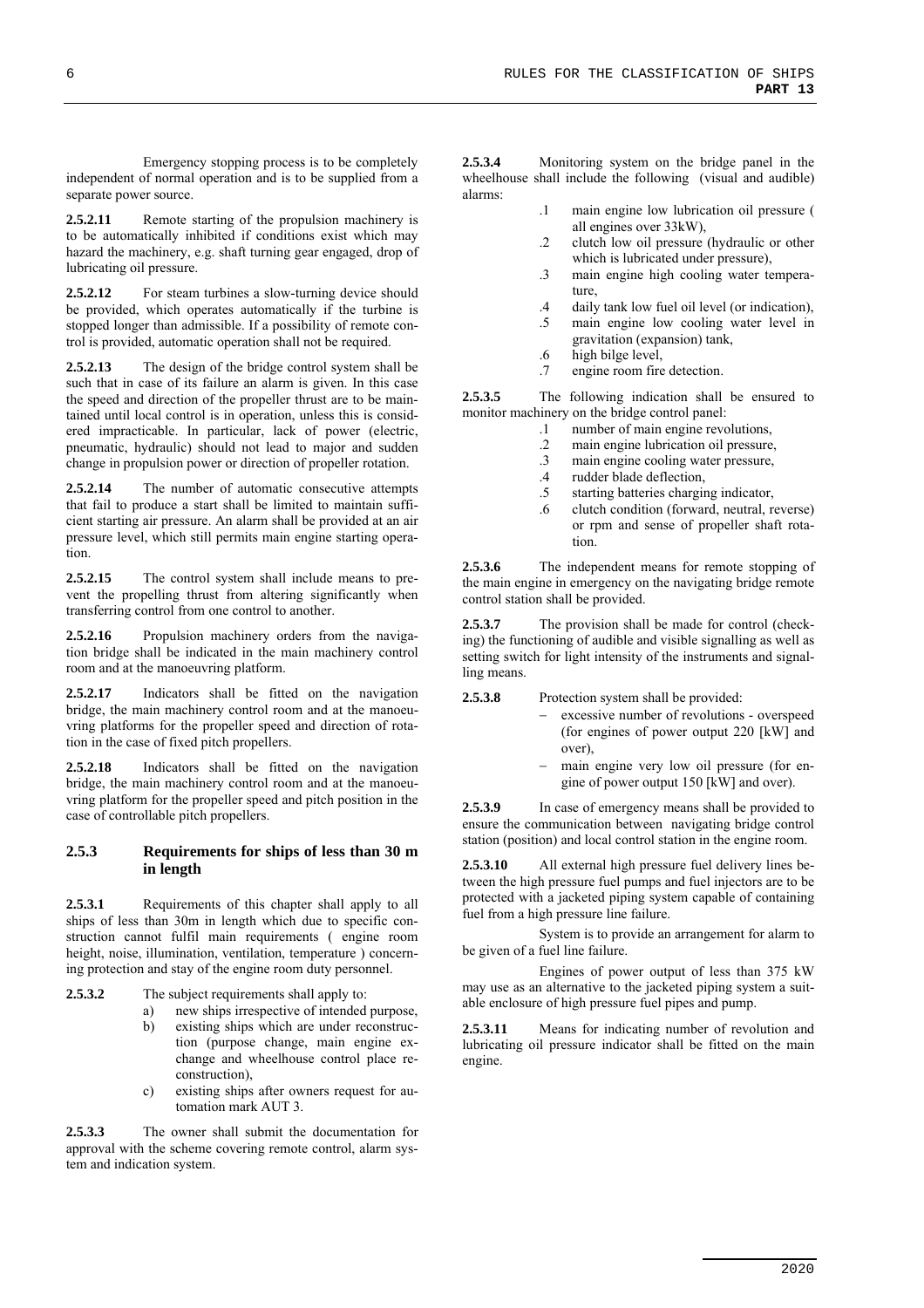# **3 PROGRAMMABLE ELECTRONIC SYSTEMS**

#### **3.1 GENERAL REQUIREMENTS**

**3.1.1** The present requirements apply to the programmable electronic systems (PES) based control, alarm or safety systems being supervised by the *Register.*

These requirements are stated also in the *Rules, Part 12. – Electrical equipment,* item 2.10.

**3.1.2** The performance properties and safety integrity of a PES based control, alarm or safety system are to be carefully assessed and documented in relation to functional requirements. Special attention is to be given to minimizing the risk of common mode failures affecting automatic control, alarm and safety functions.

**3.1.3** The on-line operation of a PES serving important functions such as propulsion, power generation, steering, fire detection and extinction, draining and bilge pumping, blasting or anchoring and mooring, is not to depend on the operation of disk drives or the other magnetic bulk storage devices.

**3.1.4** The time needed to bring a PES back in operation upon a fault condition, shall be adapted to the redundancy requirements imposed on the system served.

**3.1.5** No failure in the PES operation shall endanger the associated equipment or the ship's safety.

#### **3.2 SCOPE OF SURVEY**

**3.2.1** General requirements of survey are specified in the *Rules*, *Part 1 - General Requirements, Chapter 5 - Surveys of ships in service*.

**3.2.2** The PES is to be Type Approved by the *Register.* Alternatively, previous satisfactory marine service experience may be accepted as evidence of the equipment's suitability for use on board.

**3.2.3** If not agreed otherwise, the PES is to be subject to factory approval test in the presence of the surveyor of the *Register* before installation on board.

The test is to be based on approved test program and is to include function testing as well as fault simulation of internal and external faults.

#### **3.3 TECHNICAL REQUIREMENTS FOR PES - HARDWARE**

**3.3.1** Control, alarm and safety shut-down function are to be arranged such that a single failure or malfunction of the electronic equipment will not affect more than one of these functions. This may be achieved by dedicated equipment for each of these functions within a single system, or by the provision of standby equipment, or by suitable means. In the case of PES having safety functions that are not backed up by hardwire systems a consequence analysis is to be carried out to

demonstrate that the programmable system is at least reliable as a hard-wire system.

**3.3.2** Where standby equipment is provided the changeover arrangements are to be such to prevent malfunctions of the standby electronic system and the machinery under control.

**3.3.3** The system is to be designed with selfmonitoring facilities and any fault causing failure of the system to carry out its intended functions is to initiate an alarm. Both operating and standby equipment (if fitted) is to be monitored.

**3.3.4** The system is to be such as to operate automatically from an alternative power supply in the event of a failure of the normal power supply.

Program and data held in the PES are to be protected from damage by loss of power.

**3.3.5** Failure of any power supply to the PES is to initiate an alarm.

**3.3.6** When an alarm is released, the alarm message is to be given priority over any other information presented on the visual display unit. The latest alarm should preferably be listed first in the alarm list.

**3.3.7** The fault monitoring is to:

- a) detect system failures which may result in an immediate, unacceptable degradation of system performance or reduce safety margins below an acceptable level;
- b) give warring to operating personnel;
- c) provide unambiguous identification of failed part of the system.

**3.3.8** Memory space for data and application programs is to be protected or monitored, to prevent the memory contents from being corrupted due the hardware or software faults.

**3.3.9** An integrated computer control system intended for controlling:

- a) Propulsion and auxiliary machinery,
- b) Cargo and ballast systems,

are each to be provided with a minimum of two operators terminals comprising a monitor, operator keyboard or equivalent, and any necessary pointing device. Secondary monitoring positions need only to be provided with one operator terminal which may be of the portable plug-in type.

**3.3.10** Panels having dedicated functions, given in 3.3.9, are to be connected to the system via duplicated, totally independent interfaces.

**3.3.11** Monitors at the station in control and if fitted, in the duty engineer's accommodation are to provide immediate display of new alarm information regardless of the information display page currently selected. This may be achieved by provision of a dedicated alarm monitor, a dedicated area of screen for alarms or other suitable means.

**3.3.12** Alarms are to be displayed in the order in which they occur. Alarms requiring shutdown or slowdown action are to be given visual prominence.

**3.3.13** Unacknowledged alarms are to be distinguished by either flashing text or a flashing marker adjacent to the text.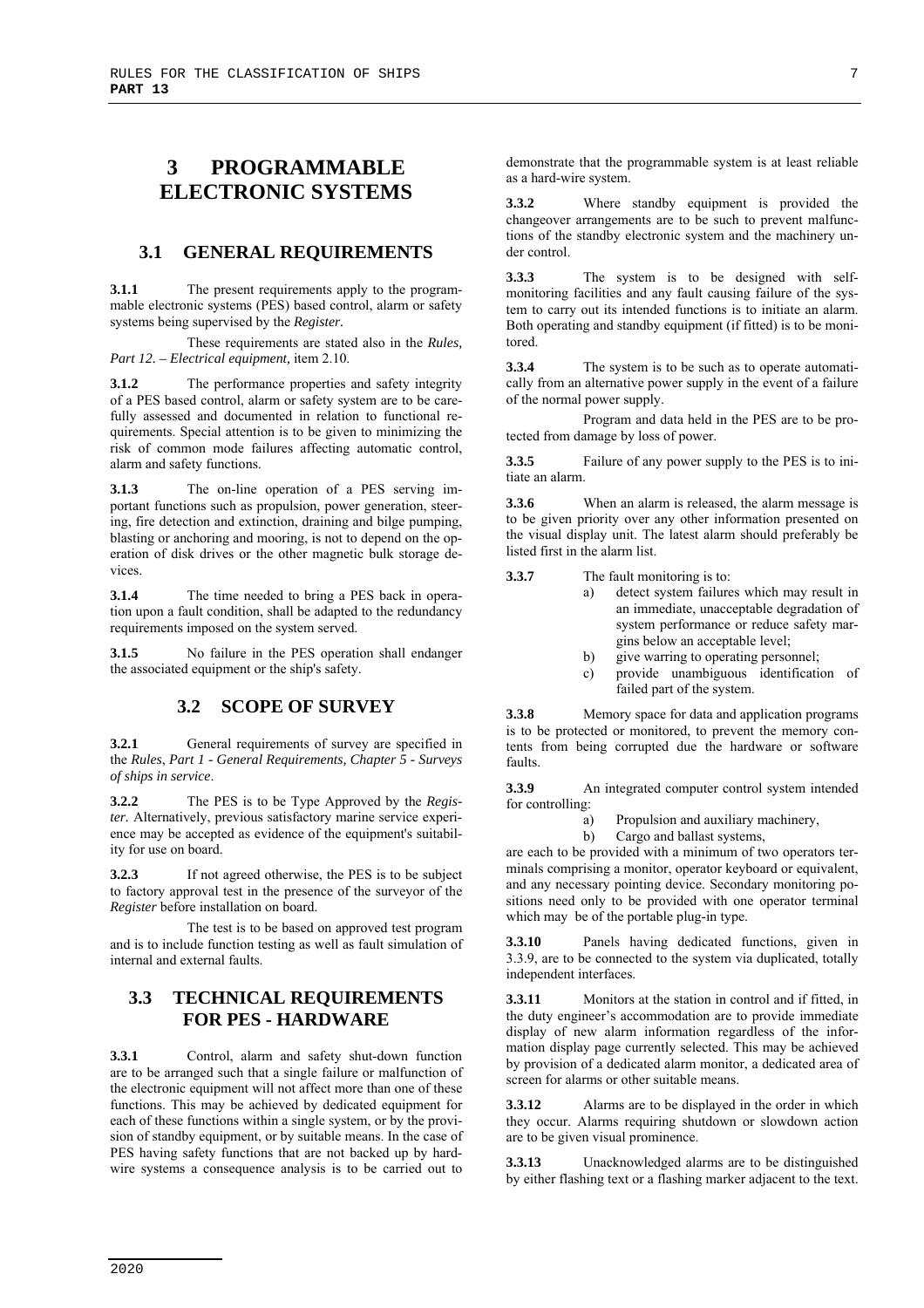A change of colour will not in itself be sufficient to distinguish between acknowledged and unacknowledged alarms.

**3.3.14** The size, colour and density of text and graphic information displayed is to be such that it may be easily read from the normal operator position under all operational lighting conditions.

**3.3.15** Symbols used in mimic diagrams are to be standardised throughout the system's displays.

**3.3.16** Means are to be provided for the manual adjustment of brightness of each monitor, however, it should not be possible to darken the display to such an extent that it becomes illegible.

**3.3.17** The keyboard is to be divided logically into areas enabling rapid access to the desired function. Alpha numeric, paging and specific system keys are to be grouped separately and grouping is to be identical at all terminals.

**3.3.18** Where date and time information is required by the system this is to be provided by means of a battery backed clock with restricted access for alteration.

#### **3.4 TECHNICAL REQUIREMENTS FOR PES - SOFTWARE**

**3.4.1** Control of the access to the data and programs shall be ensured.

**3.4.2** Alternation of parameters which may affect system performance, are only to be performed by authorized personnel, by means of a key switch, keycard, password, or some other approved method.

**3.4.3** Access to the PES operating system is to be highly restricted, and any modification of application programs or data which may affect system safety, and which are not part of the normal operation and maintenance of the system, are subject to approval prior to modification.

**3.4.4** Software design, coding, modification, integration and testing should be performed according to a recognized national or international quality assurance standard.

#### **3.5 LOCAL AREA NETWORK**

**3.5.1** The network topology is to be such that in the event of failure between nodes, the system on the network continue to operate and data transmission between other nodes is maintained.

**3.5.2** Protocols are to ensure the integrity of data flowing on the network. In addition, the software in computers sharing network is to be designed to carry out limit checking to prevent the acceptance of corrupted data at the receiving node.

**3.5.3** The data rate and bandwidth are to be sufficient to allow for adequate up-dating of all sensors available. Furthermore, time delays are not to impair the quality of the sensor information and control data carried by the network.

#### *Guidance:*

*Careful evaluation should be given to the time delays imposed by the network if it is to be used for carrying out the time criti-* *cal functions (e.g. closed loop real time control, alarm and safety shut down). In order to avoid potential problems, it is recommended to keep time critical functions segregated from the network, unless it can be demonstrated that the network latency is insignificant in relation to the response time required to perform the required function.* 

**3.5.4** Network must be such that in the event of a network controller failure, main functions of the automation system served by a network, are saved.

**3.5.5** Means are to be provided to ensure insertion and separation of nodes without interrupting the normal network operation.

**3.5.6** The network is to allow for redundant communication links between nodes when important functions (as mentioned in 3.1.3), can be affected by a failure in single communication link.

Redundant communication links shall be adequately separated from the other ones as to ensure that an incident, e.g. fire will not cause a failure of both links.

**3.5.7** Means are to be provided to monitor the usage of the network, the occurrence of faults and other parameters necessary for assessing its performance. Alarms are to be operated in the event of a network fault.

#### **3.6 INSTALLATION OF PES ON BOARD**

**3.6.1** The hardware equipment and communication links in local network shall be adequately designed and protected against climatic, mechanical, electromagnetic and thermal influence, liable to damage or change their characteristics beyond acceptable limits.

As far as possible, communication links shall be led separately in the local network.

Description of protection of a.m. influences shall be a part of system documentation and shall be approved by the *Register*.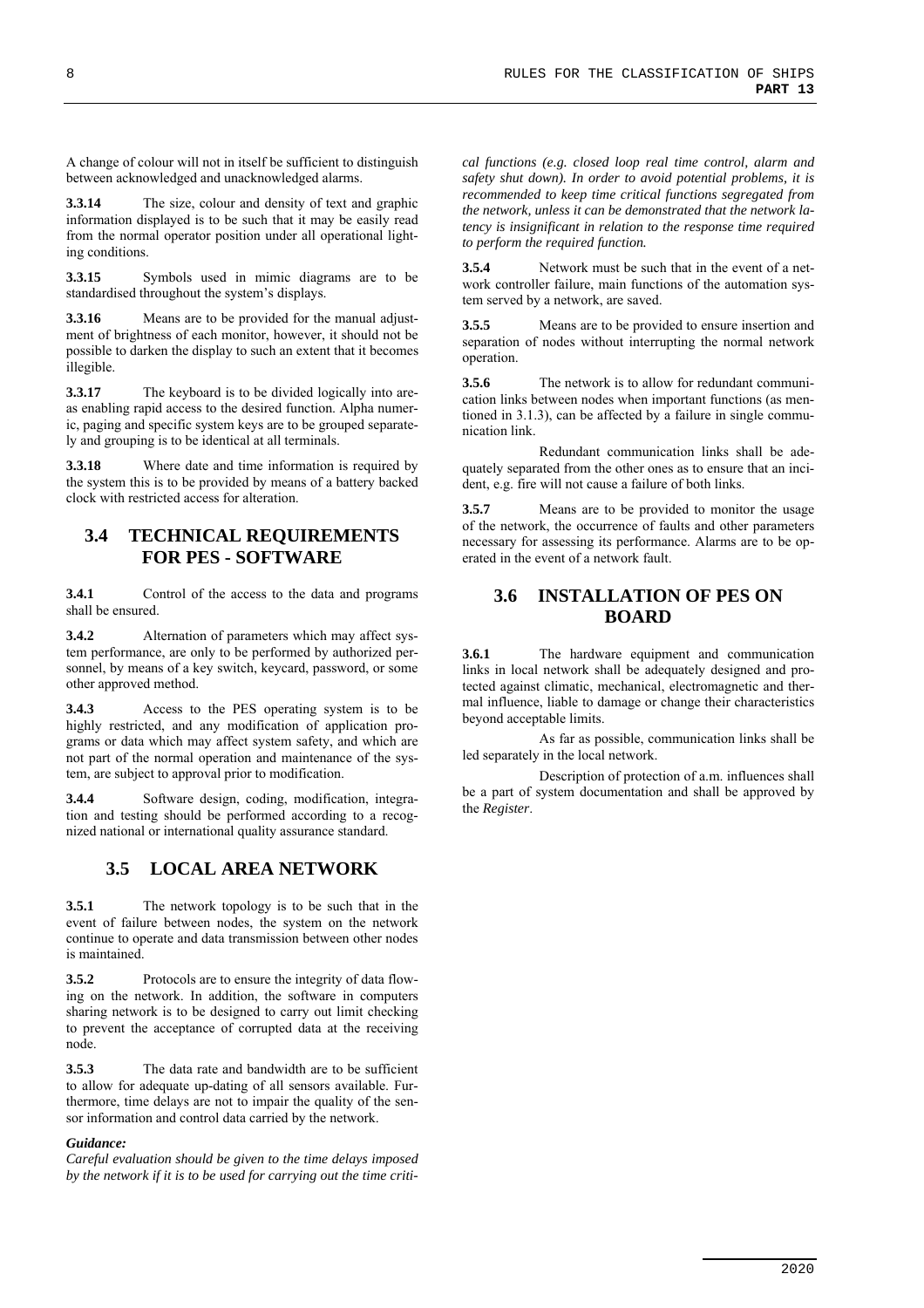# **4 REQUIREMENTS FOR AUTOMATION ON SHIPS HAVING AUTOMATION MARK AUT 2**

The Table 4.1 specifies:

- controlled of parameters,
- location of measuring points,
- alarm (if required),
- description of protective action
- indication (if required).

**4.1.2** Main control station is to be located within the machinery space.

#### **4.1 GENERAL REQUIREMENTS**

**4.1.1** Requirements of this Section apply to ships having automation mark AUT 2.

| No.            | <b>Controlled parameter</b>                                                                                                                                                                                                                                                                             | <b>Location of</b><br>measuring point | <b>Alarm</b><br>activation | Protective<br>action                                            | <b>Remote</b><br>Indication | <b>Remarks</b>                                                                             |  |  |
|----------------|---------------------------------------------------------------------------------------------------------------------------------------------------------------------------------------------------------------------------------------------------------------------------------------------------------|---------------------------------------|----------------------------|-----------------------------------------------------------------|-----------------------------|--------------------------------------------------------------------------------------------|--|--|
| 1              | 2                                                                                                                                                                                                                                                                                                       | 3                                     | 4                          | 5                                                               | 6                           | 7                                                                                          |  |  |
| $\mathbf{1}$   | <b>CROSS-HEAD DIESEL ENGINES</b>                                                                                                                                                                                                                                                                        |                                       |                            |                                                                 |                             |                                                                                            |  |  |
| 1.1            | Fuel oil system                                                                                                                                                                                                                                                                                         |                                       |                            |                                                                 |                             |                                                                                            |  |  |
| 1.1.1          | Fuel oil pressure                                                                                                                                                                                                                                                                                       | After filter<br>(engine inlet)        | Min.                       | Automatic start<br>of standby pump                              | On call                     |                                                                                            |  |  |
| 1.1.2          | Fuel oil viscosity/temp.                                                                                                                                                                                                                                                                                | Before injection<br>pumps             | Max./Min.                  |                                                                 |                             |                                                                                            |  |  |
| 1.1.3          | Leakage from high pressure<br>pipes                                                                                                                                                                                                                                                                     | Slop tank                             | Alarm                      |                                                                 |                             | Also see the <i>Rules</i><br>Part 9 - Machinery                                            |  |  |
| 1.1.4          | Level of fuel oil in daily service<br>tank                                                                                                                                                                                                                                                              | Daily service tank Min.               |                            |                                                                 |                             | High-level alarm is also<br>required if no suitable<br>overflow arrangement is<br>provided |  |  |
| 1.1.5          | Common rail fuel oil pressure                                                                                                                                                                                                                                                                           |                                       | Min                        |                                                                 |                             |                                                                                            |  |  |
| 1.2            | <b>Lubricating oil system</b>                                                                                                                                                                                                                                                                           |                                       |                            |                                                                 |                             |                                                                                            |  |  |
| 1.2.1          | Main bearing and thrust bearing<br>lub. oil pressure                                                                                                                                                                                                                                                    |                                       | Min.                       | Automatic start of<br>standby pump.<br>Slow down. Shut<br>down. | Cont.                       |                                                                                            |  |  |
| 1.2.2          | Crosshead bearing lub. oil pres-<br>sure                                                                                                                                                                                                                                                                |                                       | Min.                       | Automatic start of<br>standby pump.<br>Slow down. Shut<br>down. | Cont.                       | If separate lub. oil<br>system is installed                                                |  |  |
| 1.2.3          | Camshaft lub. oil pressure                                                                                                                                                                                                                                                                              |                                       | Min.                       | Automatic start of<br>standby pump.<br>Shut down.               |                             | If separate lub. oil<br>system is installed                                                |  |  |
| 1.2.4          | Lub. oil to camshaft temp.                                                                                                                                                                                                                                                                              |                                       | Max.                       |                                                                 |                             | If separate lub. oil<br>system is installed                                                |  |  |
| 1.2.5          | Lub. oil inlet temp.                                                                                                                                                                                                                                                                                    | At inlet                              | Max.                       |                                                                 |                             |                                                                                            |  |  |
| 1.2.6          | Thrust bearing pads temp. or<br>bearing outlet temp.                                                                                                                                                                                                                                                    |                                       | Max.                       | Slow down. Shut<br>down.                                        |                             | $\overline{\phantom{0}}$                                                                   |  |  |
| 1.2.7<br>1.2.8 | <b>Activation of oil mist detection</b><br>arrangements (or activation of<br>the temperature monitoring sys-<br>tems or equivalent devices of:<br>- the engine main, crank and<br>crosshead bearing oil outlet; or<br>the engine main, crank and<br>crosshead bearing)<br>Flow rate cylinder lubricator |                                       | Max.<br>Min.               | Slow down.<br>Slow down.                                        |                             | When required by IACS<br>UR M10.8 or by SO-<br>LAS Reg. II-1/47.2<br>Each apparatus        |  |  |
|                |                                                                                                                                                                                                                                                                                                         |                                       |                            |                                                                 |                             |                                                                                            |  |  |

**Table 4.1**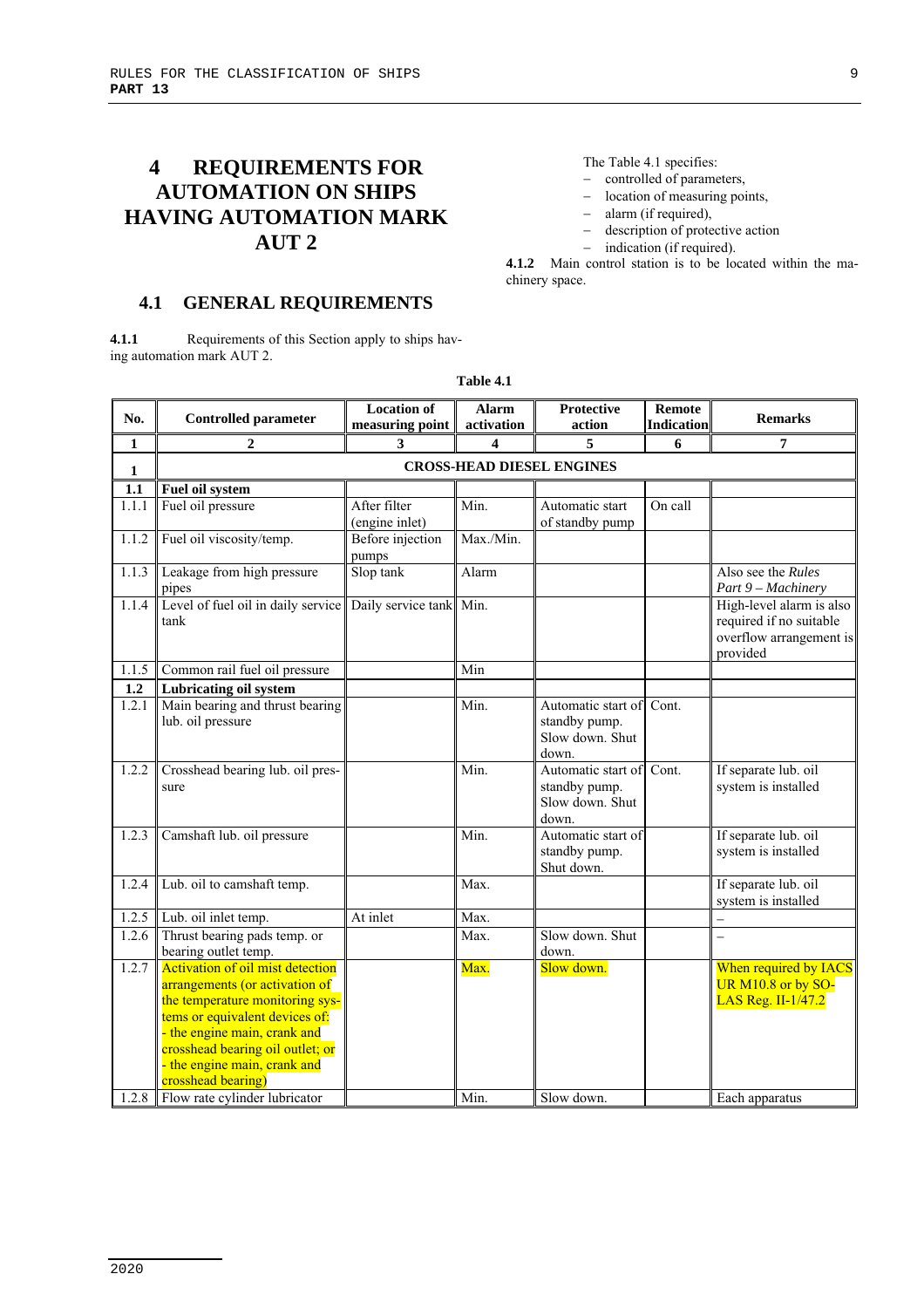**Table 4.1** (continued)

| $\mathbf{1}$ | 2                                             | 3                          | 4     | 5                | 6       | 7                                                      |
|--------------|-----------------------------------------------|----------------------------|-------|------------------|---------|--------------------------------------------------------|
| 1.2.9        | Lubricating oil level                         | Lubricating oil            | Min.  |                  |         | Where separate lubricat-                               |
|              |                                               | tanks                      |       |                  |         | ing oil system is in-                                  |
|              |                                               |                            |       |                  |         | stalled (e.g. crankshaft,<br>rocker arms, etc.), indi- |
|              |                                               |                            |       |                  |         | vidual level alarms are                                |
|              |                                               |                            |       |                  |         | required for each tank                                 |
| 1.2.10       | Common rail servo oil                         |                            | Min.  |                  |         |                                                        |
|              | pressure                                      |                            |       |                  |         |                                                        |
| 1.3          | Turbocharge system                            |                            |       |                  |         |                                                        |
| 1.3.1        | Turbocharger lub. oil inlet pres-             | At inlet                   | Min.  |                  |         | Unless provided with a<br>self-contained lub. oil      |
|              | sure                                          |                            |       |                  |         | system integrated with                                 |
|              |                                               |                            |       |                  |         | the turbocharger                                       |
| 1.3.2        | Turbocharger lub. oil outlet                  | At outlet of each          | Max.  |                  |         | Where outlet temp. from                                |
|              | temp.                                         | bearing                    |       |                  |         | each bearing cannot be                                 |
|              |                                               |                            |       |                  |         | monitored due to the                                   |
|              |                                               |                            |       |                  |         | engine/turbocharger de-<br>sign alternative ar-        |
|              |                                               |                            |       |                  |         | rangement may be ac-                                   |
|              |                                               |                            |       |                  |         | cepted                                                 |
| 1.3.3        | Speed of turbocharger                         |                            | Max   |                  | Cont.   | Required only for tur-                                 |
|              |                                               |                            |       |                  |         | bochargers of Cat. B &                                 |
|              |                                               |                            |       |                  |         | C - see IACS UR<br>M73.5                               |
| 1.4          | <b>Piston cooling system</b>                  |                            |       |                  |         |                                                        |
| 1.4.1        | Piston coolant pressure                       | At inlet                   | Min.  | Slow down. Au-   |         | The slowdown is not re-                                |
|              |                                               |                            |       | tomatic start of |         | quired if the coolant is                               |
|              |                                               |                            |       | standby pump     |         | oil taken from the main                                |
|              |                                               |                            |       |                  |         | cooling system                                         |
| 1.4.2        |                                               | At outlet of the           | Max.  | Slow down        |         | of the engine                                          |
|              | Piston coolant temp.                          | each piston                |       |                  |         |                                                        |
| 1.4.3        | Piston coolant flow                           | For each                   | Min.  | Slow down        |         | Where outlet flow can-                                 |
|              |                                               | cylinder                   |       |                  |         | not be monitored due to                                |
|              |                                               |                            |       |                  |         | engine design, alterna-<br>tive arrangement may        |
|              |                                               |                            |       |                  |         | be accepted                                            |
| 1.4.4        | Level of piston coolant                       | In expansion tank          | Min.  |                  |         |                                                        |
| $1.5\,$      | Sea water cooling system                      |                            |       |                  |         |                                                        |
| 1.5.1        | Sea water pressure                            | After cooling              | Min.  | Automatic start  | Cont.   |                                                        |
|              |                                               | pump                       |       | of standee       |         |                                                        |
| 1.6          | <b>Cylinder fresh cooling water</b><br>system |                            |       |                  |         |                                                        |
| 1.6.1        | Cylinder water inlet pressure                 | At inlet                   | Min.  | Slow down. Au-   | Cont.   | Pressure monitoring                                    |
|              |                                               |                            |       | tomatic start of |         | may be substituted by                                  |
|              |                                               |                            |       | standby pump.    |         | monitoring of flow rate                                |
| 1.6.2        | Cylinder water temp.                          | At each cylinder<br>outlet | Max.  | Slow down        | On call | Where one common<br>cooling space without              |
|              |                                               |                            |       |                  |         | individual stop valves is                              |
|              |                                               |                            |       |                  |         | employed for all cylin-                                |
|              |                                               |                            |       |                  |         | der jackets, water outlet                              |
|              |                                               |                            |       |                  |         | temp. (general) may be                                 |
| 1.6.3        | Oil contamination of engine                   |                            |       |                  |         | taken                                                  |
|              | cooling water system                          |                            | Alarm |                  |         | Where main engine<br>cooling water is used in          |
|              |                                               |                            |       |                  |         | fuel and lubricating oil                               |
|              |                                               |                            |       |                  |         | heat exchangers                                        |
| 1.6.4        | Cylinder cooling water level                  | Expansion tank             | Min.  |                  |         |                                                        |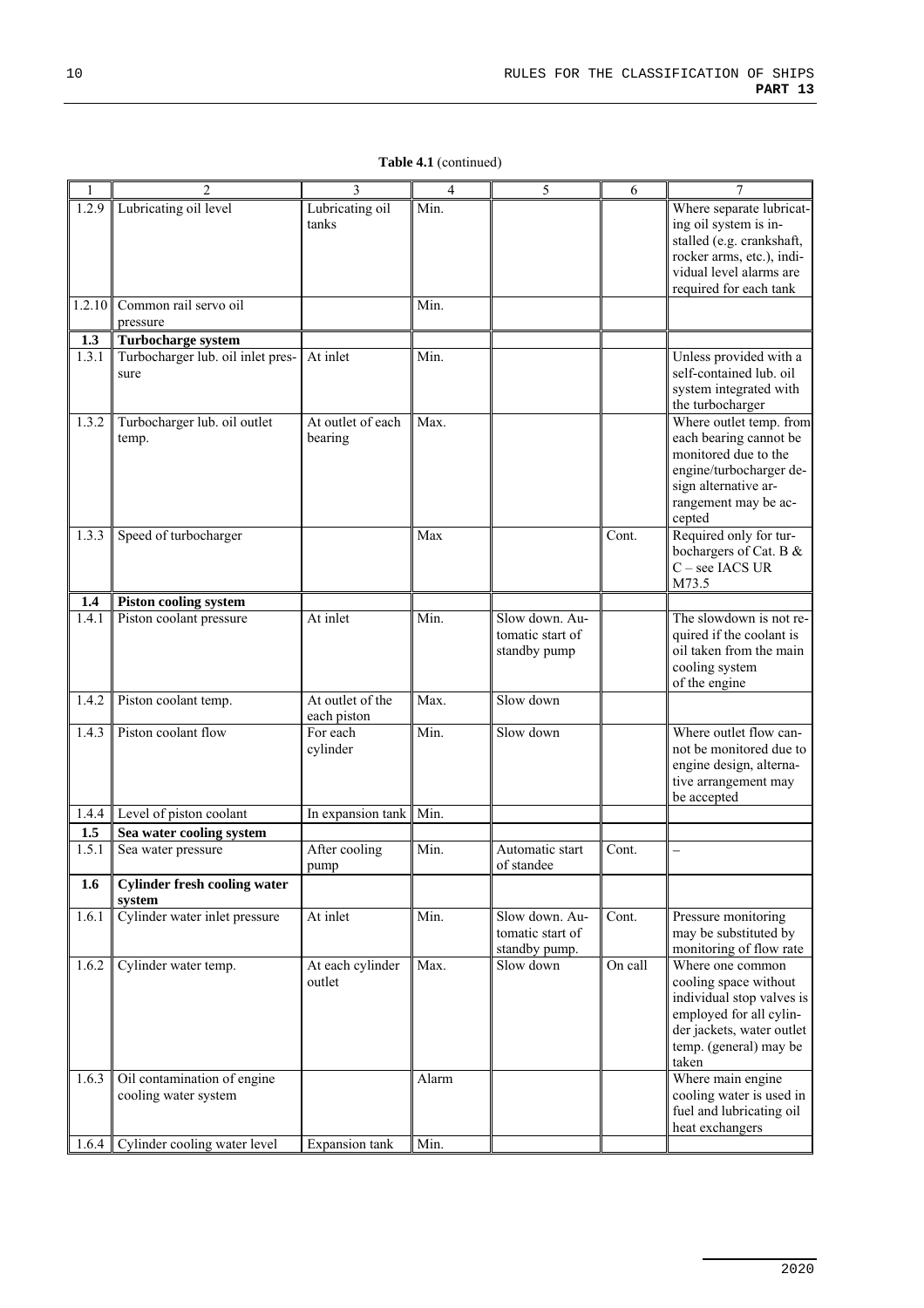| 1                | $\overline{2}$                     | 3                        | $\overline{4}$ | 5                                  | 6       | 7                        |
|------------------|------------------------------------|--------------------------|----------------|------------------------------------|---------|--------------------------|
| 1.7              | Staring and control air            |                          |                |                                    |         |                          |
|                  | systems                            |                          |                |                                    |         |                          |
| 1.7.1            | Starting air pressure              | Before main shut-        | Min.           |                                    | Cont.   | Auto-start of compres-   |
|                  |                                    | off valve                |                |                                    |         | sor for automation mark  |
|                  |                                    |                          |                |                                    |         | AUT1 or AUT2             |
|                  |                                    |                          |                |                                    |         |                          |
| 1.7.2            | Control air pressure               |                          | Min.           |                                    |         |                          |
| 1.7.3            | Safety air pressure                |                          | Min.           |                                    |         |                          |
| 1.8              | Scavenging air system              |                          |                |                                    |         |                          |
| 1.8.1            | Scavenging air pressure            | At scavenger<br>receiver |                |                                    | Cont.   |                          |
| 1.8.2            | Scavenging air box temp. (fire)    | At scavenger<br>receiver | Max.           | Slow down.                         |         |                          |
| 1.8.3            | Scavenging air water level         | At scavenger re-         | Max.           |                                    | On call |                          |
|                  |                                    | ceiver                   |                |                                    |         |                          |
| 1.9              | Exhaust gas system                 |                          |                |                                    |         |                          |
| 1.9.1            | Exhaust gas temp.                  | After each<br>cylinder   | Max.           | Slow down.                         | On call |                          |
| 1.9.2            | Exhaust gas temp. - deviation      | After each cylin-        | Max.           |                                    |         |                          |
|                  | from average                       | der                      |                |                                    |         |                          |
| 1.9.3            | Exhaust gas temp.                  | Before each T/C          | Max.           |                                    | On call |                          |
| 1.9.4            | Exhaust gas temp.                  | After each T/C           | Max.           |                                    | On call |                          |
|                  |                                    |                          |                |                                    |         |                          |
| 1.10             | Fuel valve coolant                 |                          |                |                                    |         |                          |
| 1.10.1           | Pressure of fuel valve coolant     | At inlet                 | Min.           | Automatic start<br>of standby pump | Cont.   |                          |
| 1.10.2           | Temp. of fuel valve coolant        | At outlet                | Max.           |                                    | On call | $\equiv$                 |
| 1.10.3           | Level of fuel valve coolant        | In expansion             | Min.           |                                    |         |                          |
|                  |                                    | tank                     |                |                                    |         |                          |
| 1.11             | Engine speed/direction of          |                          |                |                                    | Cont.   | $\overline{\phantom{0}}$ |
|                  | rotation                           |                          |                |                                    |         |                          |
| 1.11.1           | Wrong way                          |                          | Alarm          |                                    |         |                          |
| 1.12             | <b>Engine overspeed</b>            |                          |                | Shut down                          |         |                          |
| 1.13             | <b>Control Safety-Alarm system</b> |                          | Alarm          |                                    |         |                          |
|                  | power supply failure               |                          |                |                                    |         |                          |
|                  |                                    |                          |                |                                    |         |                          |
| $\boldsymbol{2}$ |                                    |                          |                | <b>TRUNK-PISTON DIESEL ENGINES</b> |         |                          |
| 2.1              | Fuel oil system                    |                          |                |                                    |         |                          |
| 2.1.1            | Fuel oil pressure                  | Before filter (en-       | Min.           | Automatic start                    | On call |                          |
|                  |                                    | gine inlet)              |                | of standby pump                    |         |                          |
| 2.1.2            | Fuel oil viscosity/temperature     | Before injection         | Max./Min.      | For heavy fuel                     |         |                          |
|                  |                                    | pumps                    |                | oil burning en-                    |         |                          |
|                  |                                    |                          |                | gines only.                        |         |                          |
| 2.1.3            | Leakage from high pressure         | Slop tank                | Alarm          |                                    |         | Also see the Rules.      |
|                  | pipes                              |                          |                |                                    |         | Part 9 - Machinery       |
| 2.1.4            | Level of fuel                      | Daily service            | Min.           |                                    |         | High-level alarm is also |
|                  |                                    | tank                     |                |                                    |         | required if no suitable  |
|                  |                                    |                          |                |                                    |         | overflow arrangement     |
|                  |                                    |                          |                |                                    |         | is provided              |
|                  |                                    |                          |                |                                    |         |                          |
| 2.2              | Lubricating oil system             |                          |                |                                    |         |                          |
| 2.2.1            | Main bearing and thrust bear-      |                          | Min.           | Automatic start                    | Cont.   |                          |
|                  | ing, lub. oil pressure             |                          |                | of standby pump.                   |         |                          |
|                  |                                    |                          |                | Shut down                          |         |                          |
| 2.2.2            | Lub. oil filter differential       | On filter                | Max.           |                                    | Cont.   |                          |
|                  | pressure                           |                          |                |                                    |         |                          |

**Table 4.1** (continued)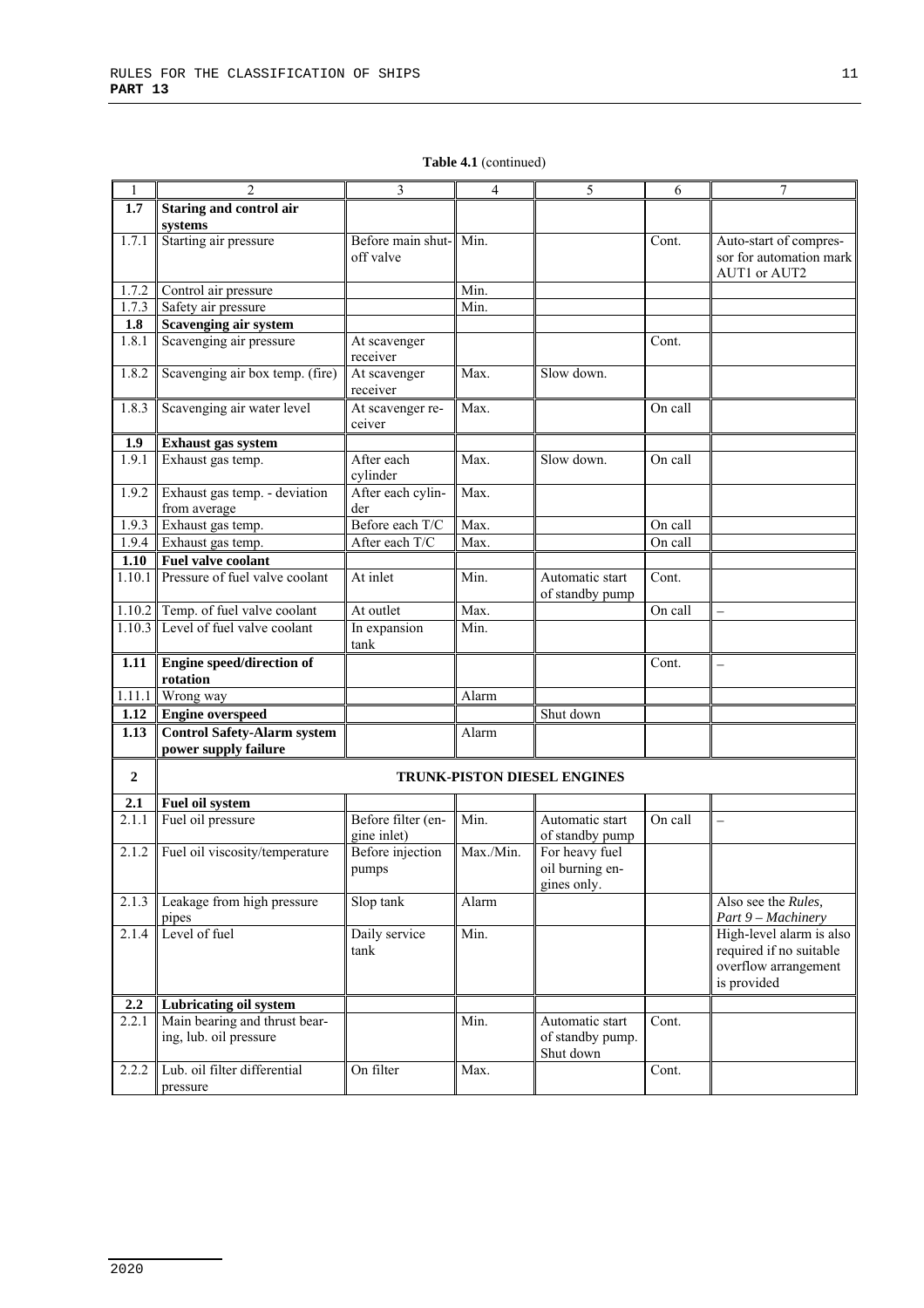**Table 4.1** (continued)

| $\mathbf{1}$     | $\overline{c}$                                                | 3                 | 4     | 5                        | 6       | 7                         |
|------------------|---------------------------------------------------------------|-------------------|-------|--------------------------|---------|---------------------------|
| 2.2.3            | Lub. oil temp.                                                | At inlet          | Max.  |                          | On call |                           |
| 2.2.4            | <b>Activation of oil mist detection</b>                       |                   | Max   | Shut down <sup>1</sup>   |         | Note 1                    |
|                  | arrangements (or activation of                                |                   |       | (see note)               |         |                           |
|                  | the temperature monitoring sys-                               |                   |       |                          |         |                           |
|                  | tems or equivalent devices of: -                              |                   |       |                          |         |                           |
|                  | the engine main and crank<br>bearing oil outlet; or - the en- |                   |       |                          |         |                           |
|                  | gine main and crank bearing)                                  |                   |       |                          |         |                           |
| 2.2.5            | Cylinder lub. oil flow                                        | At lubricator     | Min.  | Slow down                |         | Each apparatus            |
| 2.2.6            | Common rail servo oil pressure                                |                   | Min.  |                          |         |                           |
| 2.3              | <b>Turbocharger system</b>                                    |                   |       |                          |         |                           |
| 2.3.1            | Turbocharger lub. oil pressure                                | At inlet          | Min.  |                          | On call | If with external lub. oil |
|                  |                                                               |                   |       |                          |         | system                    |
| 2.3.2            | Turbocharger lub. oil temp.                                   | At outlet of each | Max.  |                          |         |                           |
|                  |                                                               | bearing           |       |                          |         |                           |
| 2.3.3            | Speed of turbocharger                                         |                   | Max   |                          | Cont.   | Required only for tur-    |
|                  |                                                               |                   |       |                          |         | bochargers of Cat. B &    |
|                  |                                                               |                   |       |                          |         | C - see IACS UR           |
|                  |                                                               |                   |       |                          |         | M73.5                     |
| 2.4<br>2.4.1     | Sea water cooling system<br>Sea water pressure                | After cooling     | Min.  | Automatic start          | Cont.   | $\overline{\phantom{0}}$  |
| 2.5              | <b>Cylinder fresh cooling water</b>                           |                   |       |                          |         |                           |
|                  | system                                                        |                   |       |                          |         |                           |
| 2.5.1            | Cylinder cooling water pressure                               | At inlet          | Min.  | Slow down. Au-           | Cont.   | $\overline{\phantom{0}}$  |
|                  | or flow                                                       |                   |       | tomatic start of         |         |                           |
|                  |                                                               |                   |       | standby pump.            |         |                           |
| 2.5.2            | Cylinder cooling water temp.                                  | At outlet         | Max.  | Slow down                | On call | Two separate sensors      |
|                  |                                                               |                   |       |                          |         | are required for alarm    |
|                  |                                                               |                   |       |                          |         | and slow down             |
| 2.5.3            | Level of cylinder cooling water                               | Expansion tank    | Min.  |                          |         |                           |
| 2.6              | <b>Starting and control air</b>                               |                   |       |                          |         |                           |
| 2.6.1            | systems<br>Starting air pressure                              | Before main       | Min.  |                          | Cont.   | Auto-start of compres-    |
|                  |                                                               |                   |       |                          |         | sor for automation mark   |
|                  |                                                               |                   |       |                          |         | AUT1 or AUT2              |
| 2.6.2            | Control air pressure                                          |                   | Min.  |                          | Cont.   |                           |
| 2.7              | Scavenging air system                                         |                   |       |                          |         |                           |
| 2.7.1            | Scavenging air temp.                                          | At scavenger      | Max.  |                          |         |                           |
|                  |                                                               | receiver          |       |                          |         |                           |
| 2.8              | <b>Exhaust</b> gas system                                     |                   |       |                          |         |                           |
| 2.8.1.           | Exhaust gas temp                                              | After each        | Max.  | Slow down.               | On call | For engine power more     |
|                  |                                                               | cylinder          |       |                          |         | than 500 kW/cyl.          |
| 2.8.2            | Exhaust gas temp. (Deviation                                  | After each        | Max.  |                          |         | For engine power more     |
|                  | from average)                                                 | cylinder          |       |                          |         | than 500 kW/cyl.          |
| 2.9              | <b>Engine speed</b>                                           |                   |       |                          | Cont.   |                           |
| 2.10             | <b>Engine overspeed</b>                                       |                   | Alarm | Shut down.               |         |                           |
| 2.11             | <b>Control Safety-Alarm system</b><br>power supply failure    |                   | Alarm |                          |         |                           |
| $\mathbf{3}$     | <b>Steam turbines</b>                                         |                   |       |                          |         |                           |
| $\overline{3.1}$ | Lub-oil pressure                                              | After cooler      | Min.  | Shut down.               | Cont.   |                           |
| 3.2              | Differential pressure in lub oil                              | At filter         | Max.  | $\overline{\phantom{0}}$ | Cont.   | $\overline{\phantom{0}}$  |
|                  | system                                                        |                   |       |                          |         |                           |
| $\overline{3.3}$ | Lub oil temperature                                           | At each bearing   | Max.  | $\equiv$                 | Cont.   | $\overline{\phantom{0}}$  |
|                  |                                                               | outlet            |       |                          |         |                           |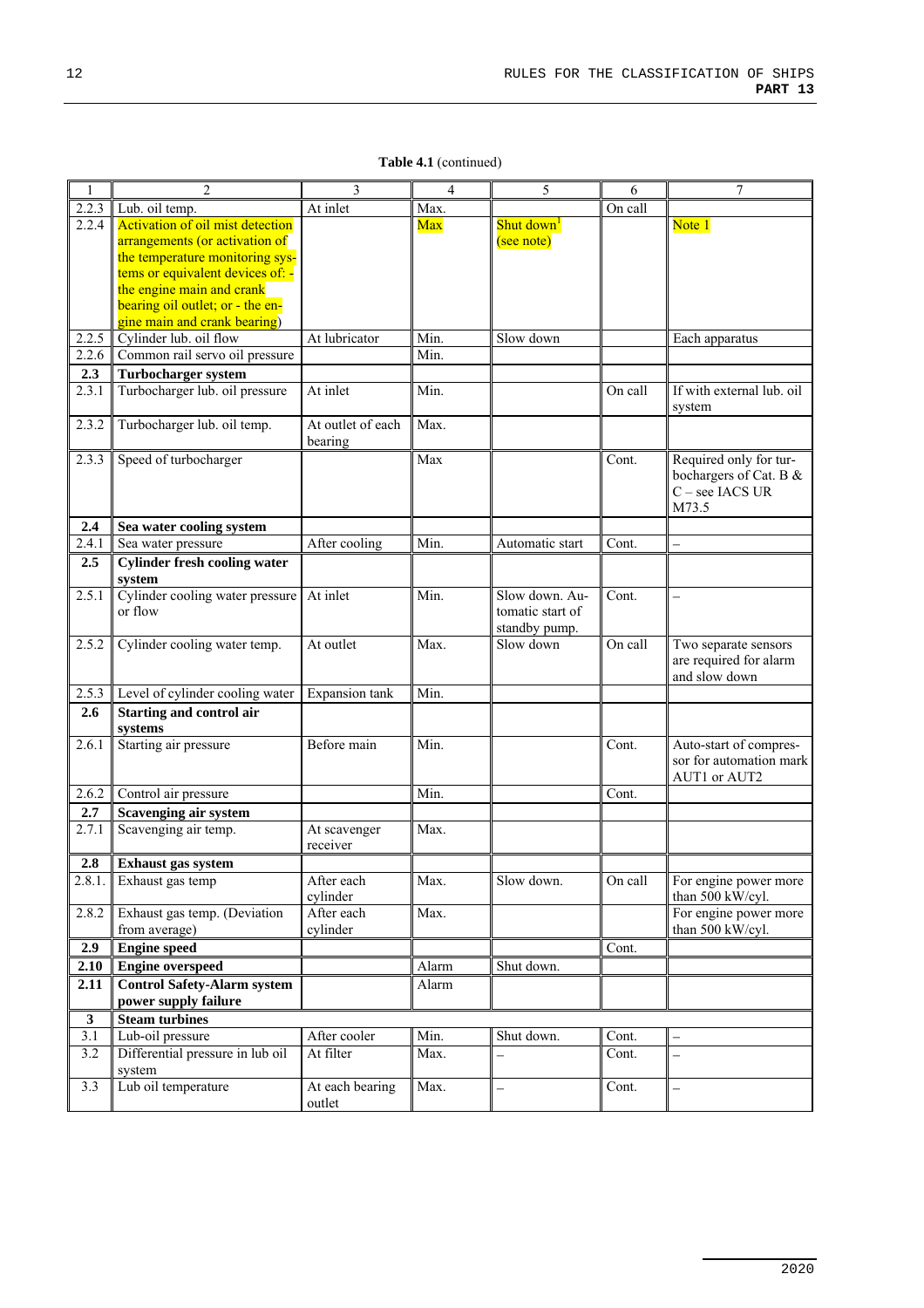| 1                       | 2                                                                   | 3                                                                      | $\overline{4}$     | 5                        | 6                        | 7                                                                                                                                                      |
|-------------------------|---------------------------------------------------------------------|------------------------------------------------------------------------|--------------------|--------------------------|--------------------------|--------------------------------------------------------------------------------------------------------------------------------------------------------|
| 3.4                     | Lub oil level                                                       | Gravity tank                                                           | Min.               | $\overline{\phantom{0}}$ | Cont.                    |                                                                                                                                                        |
| 3.5                     | Steam pressure                                                      | Before manoeu-<br>vring valves for<br>the ahead and<br>astern turbines |                    |                          |                          |                                                                                                                                                        |
| 3.6                     | Steam pressure                                                      | At bleeders                                                            |                    |                          | On call                  | $\equiv$                                                                                                                                               |
| 3.7                     | Steam temperature                                                   | Before<br>manoeuvring<br>valves                                        | Max./Min.          |                          | On call                  | $\overline{a}$                                                                                                                                         |
| 3.8                     | Steam pressure                                                      | End glands                                                             | Max.               |                          | Cont.                    | $\overline{a}$                                                                                                                                         |
| 3.9                     | Steam pressure                                                      | Condenser                                                              | Max.               | Shut down.               | Cont.                    |                                                                                                                                                        |
| 3.10                    | Pressure                                                            | Deaerator                                                              | Max.               |                          | $\overline{O}$ n call    |                                                                                                                                                        |
| 3.11                    | Water level in condenser                                            | Condense                                                               | Max.               |                          | On call                  | When installed in the<br>same plane as the low-<br>pressure turbine                                                                                    |
| 3.12                    | Water pressure of condensate<br>pump                                | At condensate<br>pump outlet                                           | Min.               | $\overline{\phantom{0}}$ | On call                  |                                                                                                                                                        |
| 3.13                    | Salinity of condensate                                              | After condenser                                                        | Max.               | $\equiv$                 | On call                  | $\equiv$                                                                                                                                               |
| 3.14                    | Vibration of turbine                                                | Turbine casing                                                         | $\overline{Max}$ . | Shut down                |                          | $\equiv$                                                                                                                                               |
| 3.15                    | Axial displacement of rotor                                         |                                                                        | $\overline{Max}$ . | Shut down                |                          | $\overline{\phantom{0}}$                                                                                                                               |
| 3.16                    | Sea water pressure                                                  | On circulating<br>pump outlet                                          | Min.               |                          | Cont.                    |                                                                                                                                                        |
| 3.17                    | Failure of main boiler or exces-<br>sive reduction of stem pressure |                                                                        |                    | Shut down                | $\overline{\phantom{0}}$ | $\overline{\phantom{0}}$                                                                                                                               |
| $\overline{\mathbf{4}}$ | <b>Gas turbines</b>                                                 |                                                                        |                    |                          |                          |                                                                                                                                                        |
| 4.1                     | High pressure turbine r.p.m                                         | $\overline{\phantom{0}}$                                               | Max.               |                          | Cont.                    | $\overline{\phantom{0}}$                                                                                                                               |
| 4.2                     | Low pressure turbine r.p.m                                          | $\overline{\phantom{0}}$                                               | Max.               | Shut down                | Cont.                    | $\overline{a}$                                                                                                                                         |
| 4.3                     | Gas temperature                                                     | After high-<br>pressure turbine                                        | Max.               | Shut down                | Cont.                    |                                                                                                                                                        |
| 4.4                     | Air temperature                                                     | Before high-<br>pressure<br>compressor                                 | Max.               | $\overline{\phantom{0}}$ | On call                  | $\overline{a}$                                                                                                                                         |
| 4.5                     | Lub oil pressure                                                    | At inlet                                                               | Min.               | Shut down                | Cont.                    | $\equiv$                                                                                                                                               |
| 4.6                     | Lub oil temperature                                                 | At inlet                                                               | Max.               |                          | On call                  |                                                                                                                                                        |
| 4.7                     | Temperature of bearings or oil<br>temperature at bearing outlet     | At outlet                                                              | Max.               |                          | On call                  |                                                                                                                                                        |
| 4.8                     | Cooling water temperature                                           | At outlet                                                              | Max.               | $\overline{\phantom{0}}$ | On call                  |                                                                                                                                                        |
| 4.9                     | Fuel pressure<br>(for pilot burners also)                           | At inlet                                                               | Min.               | $\overline{\phantom{0}}$ | On call                  | $\overline{\phantom{0}}$                                                                                                                               |
| 4.10                    | Fuel temperature<br>(where fuel is heated up)                       | At inlet                                                               | Min./Max.          |                          | On call                  |                                                                                                                                                        |
| 4.11                    | Flame                                                               |                                                                        | Flame<br>failure   | Shut down                |                          |                                                                                                                                                        |
| 4.12                    | Vibration of turbine                                                | Turbine casing                                                         | Max.               | Shut down                |                          |                                                                                                                                                        |
| 4.13                    | Exhaust gas temperature                                             |                                                                        | Max.               | Shut down                | Cont.                    |                                                                                                                                                        |
| 5                       | Main and aux. boilers                                               |                                                                        |                    |                          |                          |                                                                                                                                                        |
| $\overline{5.1}$        | Steam pressure                                                      | Boiler drum or<br>at superheater<br>outlet                             | Min./Max.          | Shut down                | Cont.                    | Low pressure alarm, on-<br>ly for auxiliary boiler of<br>essential service. Shut<br>down and low pressure<br>alarm for main boiler is<br>not required. |

#### **Table 4.1** (continued)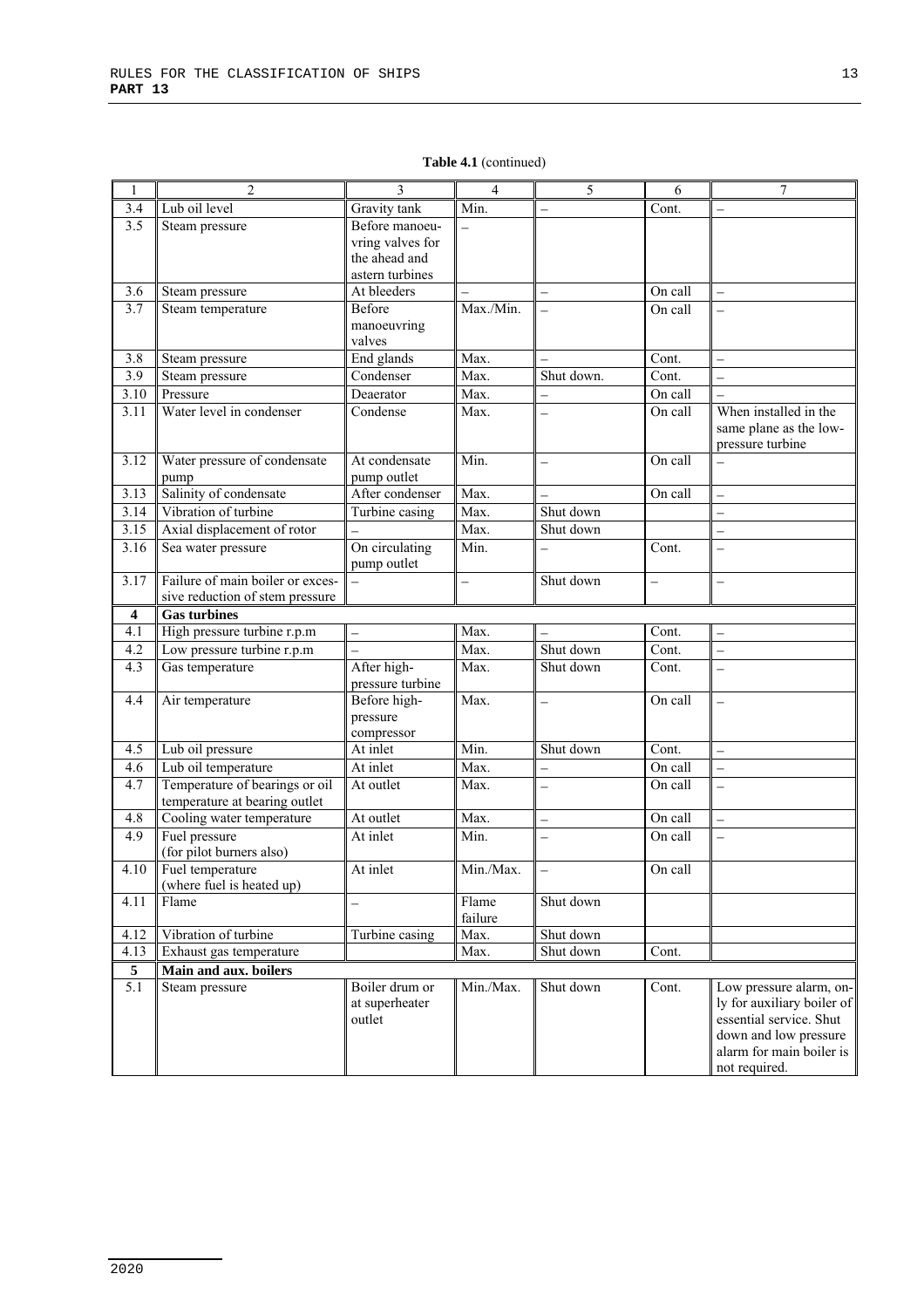| 1                | $\overline{2}$                                 | 3                        | 4                                                                                           | 5                        | 6                        | 7                                                                                                               |
|------------------|------------------------------------------------|--------------------------|---------------------------------------------------------------------------------------------|--------------------------|--------------------------|-----------------------------------------------------------------------------------------------------------------|
| 5.2              | Steam temperature                              | At superheater<br>outlet | Max.                                                                                        | $\overline{\phantom{0}}$ | On call                  |                                                                                                                 |
| 5.3              | Steam temperature                              | At cooler outlet         | Max.                                                                                        |                          | On call                  |                                                                                                                 |
| $\overline{5.4}$ | Water level                                    | Boiler drum              | Min./Max.                                                                                   | Shut down                | Cont.                    | For main boiler shut<br>down for high level is<br>not required                                                  |
| $\overline{5.5}$ | Feed water pressure                            | Pump outlet              | Min.                                                                                        | Shut down                | Cont.                    | Shut down required on-<br>ly for boiler with<br>forced circulation                                              |
| 5.6              | Fuel pressure                                  | Before burner            | Min.                                                                                        | Shut down                | On call                  |                                                                                                                 |
| 5.7              | Fuel viscosity (or temperature)                | Before burner            | Max./Min.                                                                                   | Shut down                | On call                  | For main boiler shut<br>down is not required.                                                                   |
| 5.8              | Combustion air pressure                        | At furnace inlet         | Min.                                                                                        | Shut down                | On call                  | For main boiler shut<br>down is not required                                                                    |
| 5.9              | Salinity of feed water                         | Feed pump outlet         | Max.                                                                                        |                          | On call                  |                                                                                                                 |
| 5.10             | Flame                                          |                          | Flame fail-<br>ure                                                                          | Shut down                |                          |                                                                                                                 |
| 5.11             | Oil fuel level                                 | Daily service<br>tank    | Min.                                                                                        | $\overline{\phantom{0}}$ | On call                  | $\equiv$                                                                                                        |
| 5.12             | Oil fuel temperature                           | Daily service<br>tank    | Max.                                                                                        | $\overline{\phantom{0}}$ | On call                  | If heating arrangements<br>are provided                                                                         |
| 5.13             | Electrical power supply                        | Power supply<br>unit     | Failure                                                                                     | Shut down                | $\equiv$                 |                                                                                                                 |
| 5.14             | Water level                                    | Hot well                 | Min.                                                                                        | $\overline{\phantom{0}}$ | $\overline{\phantom{0}}$ | $\overline{\phantom{0}}$                                                                                        |
| 6                | <b>Electric generating plant</b>               |                          |                                                                                             |                          |                          |                                                                                                                 |
| 6.1              | Voltage                                        | Main switch-<br>board    | Min.                                                                                        |                          | Cont.                    | If the main switchboard<br>is located at the main<br>control station, alarms<br>and indication may be<br>fitted |
| 6.2              | $\overline{C}$ urrent                          | Main<br>switchboard      | Max.                                                                                        | $\equiv$                 | Cont.                    |                                                                                                                 |
| 6.3              | Frequency                                      | Main<br>switchboard      | $\hspace{0.1in} \hspace{0.1in} \hspace{0.1in} \hspace{0.1in} \hspace{0.1in} \hspace{0.1in}$ | $\qquad \qquad -$        | Cont.                    | $\overline{\phantom{a}}$                                                                                        |
| $\overline{7}$   | Generators driven by diesel engines            |                          |                                                                                             |                          |                          |                                                                                                                 |
| 7.1              | Lub oil pressure                               | At inlet                 | Min.                                                                                        | Shut down                | On call                  |                                                                                                                 |
| 7.2              | Lub oil temperature                            | At inlet                 | Max.                                                                                        |                          | On call                  |                                                                                                                 |
| 7.3              | Temperature of cooling water or<br>cooling air | At inlet                 | Max.                                                                                        | $\equiv$                 | On call                  |                                                                                                                 |
| 7.4              | Pressure or flow of cooling wa-<br>ter         | At inlet                 | Min.                                                                                        | $\overline{\phantom{0}}$ | On call                  | If operating with heavy<br>fuel, also for cooling<br>system of fuel valves                                      |
| $7.5$            | Starting air pressure                          | At starting valve        | Min.                                                                                        | $\overline{\phantom{0}}$ | On call                  |                                                                                                                 |
| 7.6              | Oil fuel level                                 | Daily service tank       | Min.                                                                                        | $\overline{a}$           |                          | If operating with heavy<br>fuel, the fuel viscosity<br>or temperature to be<br>monitored                        |
| 7.7              | Fuel oil leakage from high-<br>pressure piping | Fuel leakage tank        | Alarm                                                                                       | $\equiv$                 | $\overline{a}$           | $\overline{\phantom{0}}$                                                                                        |
| 7.8              | Cooling water level                            | Expansion tank           | Min.                                                                                        | $\overline{\phantom{0}}$ | $\overline{a}$           | If not connected to the<br>main system                                                                          |

**Table 4.1** (continued)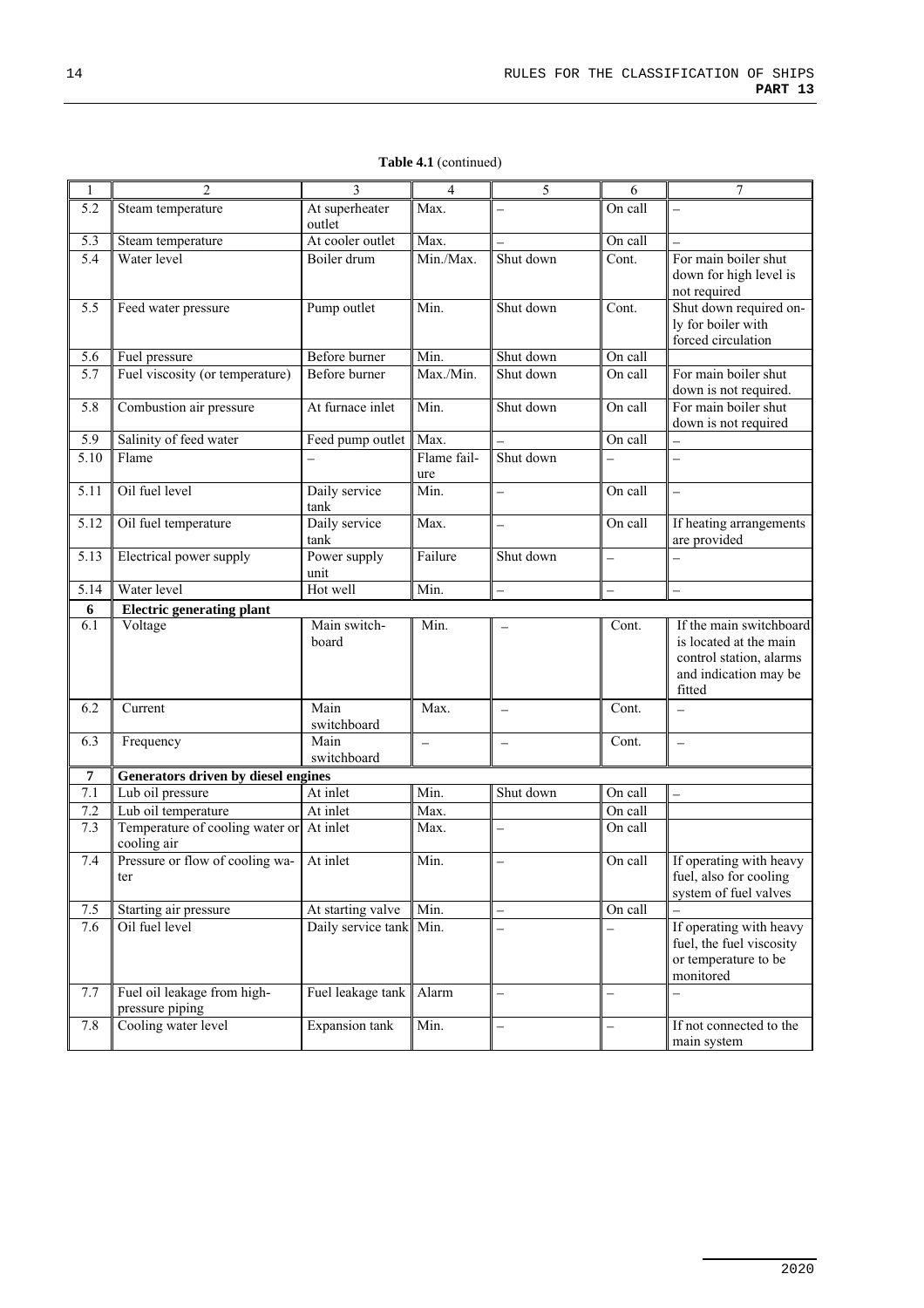| $\mathbf{1}$     | $\overline{c}$                                                      | 3                        | 4                         | 5                        | 6                        | $\overline{7}$                                   |
|------------------|---------------------------------------------------------------------|--------------------------|---------------------------|--------------------------|--------------------------|--------------------------------------------------|
| 7.9              | <b>Activation of oil mist detection</b>                             |                          | Max                       | Shut down <sup>1</sup>   |                          | Note 1.                                          |
|                  | arrangements (or activation of                                      |                          |                           | (see note)               |                          |                                                  |
|                  | the temperature monitoring sys-                                     |                          |                           |                          |                          |                                                  |
|                  | tems or equivalent devices of: -<br>the engine main and crank bear- |                          |                           |                          |                          |                                                  |
|                  | ing oil outlet; or - the engine                                     |                          |                           |                          |                          |                                                  |
|                  | main and crank bearing)                                             |                          |                           |                          |                          |                                                  |
| 7.10             | Overspeed activated                                                 |                          |                           | Shut down                | $\equiv$                 |                                                  |
| 7.11             | Heavy fuel viscosity / temp.                                        | Before injection         | Min./Max                  |                          |                          | For heavy fuel oil burn-                         |
|                  |                                                                     | pump                     |                           |                          |                          | ing engines only                                 |
| 7.12             | Exhaust gas temperature                                             | After each               | Max                       |                          |                          | For engine power above                           |
|                  |                                                                     | cylinder                 |                           |                          |                          | 500kW/cyl.                                       |
| 7.13             | Common rail fuel oil pressure                                       |                          | Min                       |                          |                          |                                                  |
| 7.14             | Common rail servo oil pressure                                      |                          | Min                       |                          |                          |                                                  |
| 7.15             | Speed of turbocharger                                               |                          | Max                       |                          | Cont.                    | Required only for tur-<br>bochargers of Cat. B & |
|                  |                                                                     |                          |                           |                          |                          | C - see IACS UR                                  |
|                  |                                                                     |                          |                           |                          |                          | M73.5                                            |
| 8                | <b>Steam turbines driving generators</b>                            |                          |                           |                          |                          |                                                  |
| 8.1              | Luboil pressure                                                     | Oil cooler outlet        | Min.                      | Shut down                | On call                  | In case of gravity lubri-                        |
|                  |                                                                     |                          |                           |                          |                          | cation, alarm of low                             |
|                  |                                                                     |                          |                           |                          |                          | level in gravity tank to<br>be provided          |
| 8.2              | Lub oil temperature                                                 | Bearing outlet           | Max.                      |                          | On call                  |                                                  |
| 8.3              | Steam pressure                                                      | Condenser                | Max.                      | Shut down                | On call                  | $\overline{\phantom{0}}$                         |
| 8.4              | Steam pressure                                                      | Turbine inlet            | Min.                      |                          | On call                  | $\overline{\phantom{0}}$                         |
| 8.5              | Water level                                                         | Condenser                | Max.                      |                          | $\overline{\phantom{0}}$ | $\overline{\phantom{0}}$                         |
| 8.6              | Axial displacement of rotor                                         |                          | Max.                      | Shut down                | L.                       |                                                  |
| $\boldsymbol{9}$ | <b>Shafting, CP - propellers</b>                                    |                          |                           |                          |                          |                                                  |
| 9.1              | Shaft r.p.m. indicator                                              |                          | $\equiv$                  | $\overline{\phantom{0}}$ | Cont.                    |                                                  |
| 9.2              | Luboil temperature                                                  | Thrust bearing           | Max.                      | $\overline{\phantom{0}}$ | On call                  |                                                  |
| 9.3              | Luboil temperature                                                  | Sliding bearing          | Max.                      |                          | On call                  | Common signal for                                |
|                  |                                                                     |                          |                           |                          |                          | permitted water cooled                           |
| 9.4              | Lubrication of stern bush bear-                                     |                          | No. lub.                  |                          | On call                  | bearings                                         |
|                  | ing                                                                 | $\overline{\phantom{0}}$ |                           | $\overline{\phantom{0}}$ |                          |                                                  |
| 9.5              | Stern bush lub. oil level                                           | Stern bush, oil          | Min.                      | $\overline{\phantom{0}}$ | $\overline{\phantom{0}}$ | For oil lubricated stern                         |
|                  |                                                                     | tank                     |                           |                          |                          | bush bearing                                     |
| 9.6              | <b>Blade</b> position                                               |                          | $\overline{\phantom{0}}$  | L.                       | Cont.                    |                                                  |
|                  | (pitch and turn position)                                           |                          |                           |                          |                          |                                                  |
| 9.7              | Pitch hydraulic system pressure                                     | Hydraulic pump           | Min.                      |                          | Cont.                    |                                                  |
| 9.8              | Pitch hydraulic oil supply level                                    | outlet<br>Tank           | Min.                      | $\overline{\phantom{0}}$ | On call                  |                                                  |
| 9.9              | Temperature of stern bush bear-                                     | $\overline{\phantom{0}}$ | Max.                      |                          | On call                  | For oil lubricated stern                         |
|                  | ings                                                                |                          |                           |                          |                          | bush bearing                                     |
| 9.10             | Temperature of stern bush lub.                                      | $\equiv$                 | Max.                      |                          | On call                  |                                                  |
|                  | oil                                                                 |                          |                           |                          |                          |                                                  |
| 10               | <b>Reduction gears and coupling</b>                                 |                          |                           |                          |                          |                                                  |
| 10.1             | Lub. oil temperature                                                | Each bearing out-<br>let | Max.                      |                          | On call                  | Common alarm is per-<br>mitted                   |
| 10.2             | Lub oil pressure                                                    | Coupling inlet           | $\overline{\text{Min}}$ . | Disengagement or         | Cont.                    |                                                  |
|                  |                                                                     |                          |                           | shut down of en-         |                          |                                                  |
|                  |                                                                     |                          |                           | gine                     |                          |                                                  |
| 10.3             | Pressure in lub. oil system of                                      | At inlet                 | Min.                      | $\overline{\phantom{0}}$ | Cont.                    | $\overline{\phantom{0}}$                         |
|                  | reduction gear                                                      |                          |                           |                          |                          |                                                  |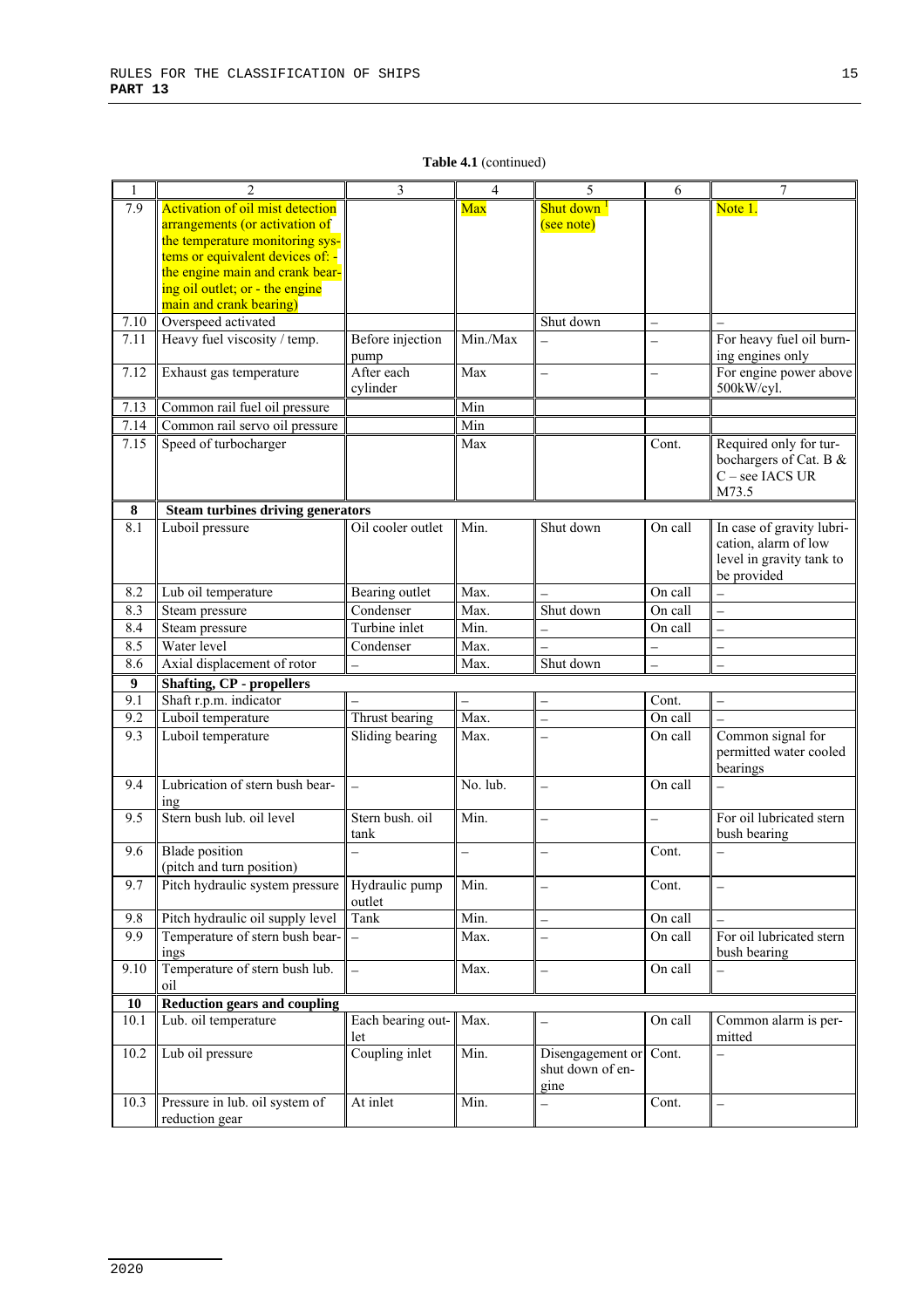| 1    | $\mathfrak{D}$                                              | 3                             | $\overline{\mathbf{4}}$  | 5                        | 6                        | $\overline{7}$                  |
|------|-------------------------------------------------------------|-------------------------------|--------------------------|--------------------------|--------------------------|---------------------------------|
| 10.4 | Temperature of reduction gear                               | At outlet                     | Max.                     | $\overline{\phantom{0}}$ |                          |                                 |
|      | lub. oil                                                    |                               |                          |                          |                          |                                 |
| 10.5 | Oil level                                                   | At tank                       | Min.                     | $\overline{\phantom{0}}$ | $\equiv$                 |                                 |
| 11   | <b>Compressed air system</b>                                |                               |                          |                          |                          |                                 |
| 11.1 | Air temperature                                             | Compressor<br>outlet          | Max.                     | $\overline{\phantom{0}}$ | $\overline{\phantom{0}}$ |                                 |
| 11.2 | Lub. oil pressure                                           | Compressor inlet              | Min.                     | Shut down                | On call                  |                                 |
| 11.3 | Cooling water temperature                                   |                               | Max.                     | Shut down                |                          |                                 |
| 12   | <b>Bilge system</b>                                         |                               |                          |                          |                          |                                 |
| 12.1 | <b>Bilge level</b>                                          | Bilge wells                   | Max./Min.                |                          |                          | At remote control loca-<br>tion |
| 13   | Fuel and lub. oil purifying systems                         |                               |                          |                          |                          |                                 |
| 13.1 | Water and fuel (or lub. oil)<br>temperature                 | Purifier inlet                | Max./Min.                | $\overline{\phantom{0}}$ | On call                  |                                 |
| 13.2 | Fuel and water flow                                         | In purifier                   | Min.                     | $\overline{a}$           | On call                  | $\equiv$                        |
| 13.3 | Vibrations                                                  | Purifier casing               | Max.                     | Shut down                |                          |                                 |
| 14   | Inert gas system                                            |                               |                          |                          |                          |                                 |
| 14.1 | Inert gas pressure                                          | Gas generating<br>unit outlet | Min.                     | $\equiv$                 | $\qquad \qquad -$        |                                 |
| 14.2 | Inert gas temperature                                       | Gas generating<br>unit outlet | Max.                     | Burner shut<br>down      | $\overline{a}$           |                                 |
| 14.3 | Combustion air pressure                                     | Combustion<br>chamber inlet   | Min.                     | Burner shut<br>down      | $\equiv$                 |                                 |
| 14.4 | Fuel oil pressure                                           | Burner inlet                  | Min.                     | $\overline{\phantom{0}}$ | $\overline{\phantom{0}}$ |                                 |
| 14.5 | Fuel oil temperature                                        | Burner inlet                  | Max.                     | $\overline{a}$           | $\overline{a}$           | For heavy fuel oil              |
| 14.6 | Flame and ignition                                          |                               | Failure                  | Fuel flow break          | $\overline{a}$           |                                 |
| 14.7 | Low pressure or low speed of<br>purifier cooling water flow | Purifier inlet                | Min.                     | $\overline{\phantom{0}}$ | $\overline{\phantom{0}}$ | $\overline{\phantom{0}}$        |
| 14.8 | Oxygen percentage                                           | $\overline{a}$                | Max.                     | $\overline{\phantom{0}}$ | $\equiv$                 | $\overline{\phantom{0}}$        |
| 14.9 | Low water level                                             | Deck water seal               | Min.                     |                          |                          |                                 |
| 15   | Cargo and ballast pumps in hazardous spaces                 |                               |                          |                          |                          |                                 |
| 15.1 | Bearing temperature                                         | $\overline{a}$                | Max.                     | $\overline{\phantom{0}}$ | $\overline{\phantom{0}}$ |                                 |
| 15.2 | Pump casing temperature                                     | $\overline{a}$                | Max.                     | $\overline{\phantom{0}}$ |                          | Cargo pumps only                |
| 15.3 | Bulkhead gland temperature                                  | $\overline{a}$                | Max.                     | $\overline{a}$           | $\frac{1}{2}$            |                                 |
| 16   | Other items                                                 |                               |                          |                          |                          |                                 |
| 16.1 | Refrigerating plant                                         | Failure in system             | $\overline{\phantom{a}}$ | $\overline{\phantom{0}}$ | $\qquad \qquad -$        | Common alarm                    |

**Table 4.1** (continued)

#### **Note:**

1 When required by IACS UR M10.8 or by SOLAS Reg. II-1/47.2; for each engine, one oil mist detector (or engine bearing temperature monitoring system or equivalent device) having two independent outputs for initiating the alarm and shut-down would satisfy the requirements for independence between alarm and shut-down systems.

#### **4.2 MACHINERY ALARM SYSTEMS**

**4.2.1** The alarm system shall be provided to indicate the machinery fault conditions. The system shall comply with the requirements specified in 2.2.

**4.2.2** If the bridge navigating officer on watch is the sole watch keeper then, in the event of a machinery fault being monitored at the control location for machinery, the alarm system is to be such that this watch keeper is informed:

- (i) a machinery fault has occurred,
- (ii) the machinery fault is being detected
- (iii) the machinery fault has been rectified.

Alternative means of communication between the bridge area, the accommodation for engineering personnel and the machinery spaces may be used for this function.

**4.2.3** The system is to be so designed that the engineering personnel on duty are made aware that a machinery fault has occurred.

**4.2.4** A system of alarm displays and controls is to be provided which readily ensures identification of faults in the machinery and satisfactory supervision of related equipment. This may be provided at a main control station or, alternatively, at subsidiary control stations. In the latter case, a master alarm display is to be provided at the main control station showing which of the subsidiary control stations is indicating a fault condition.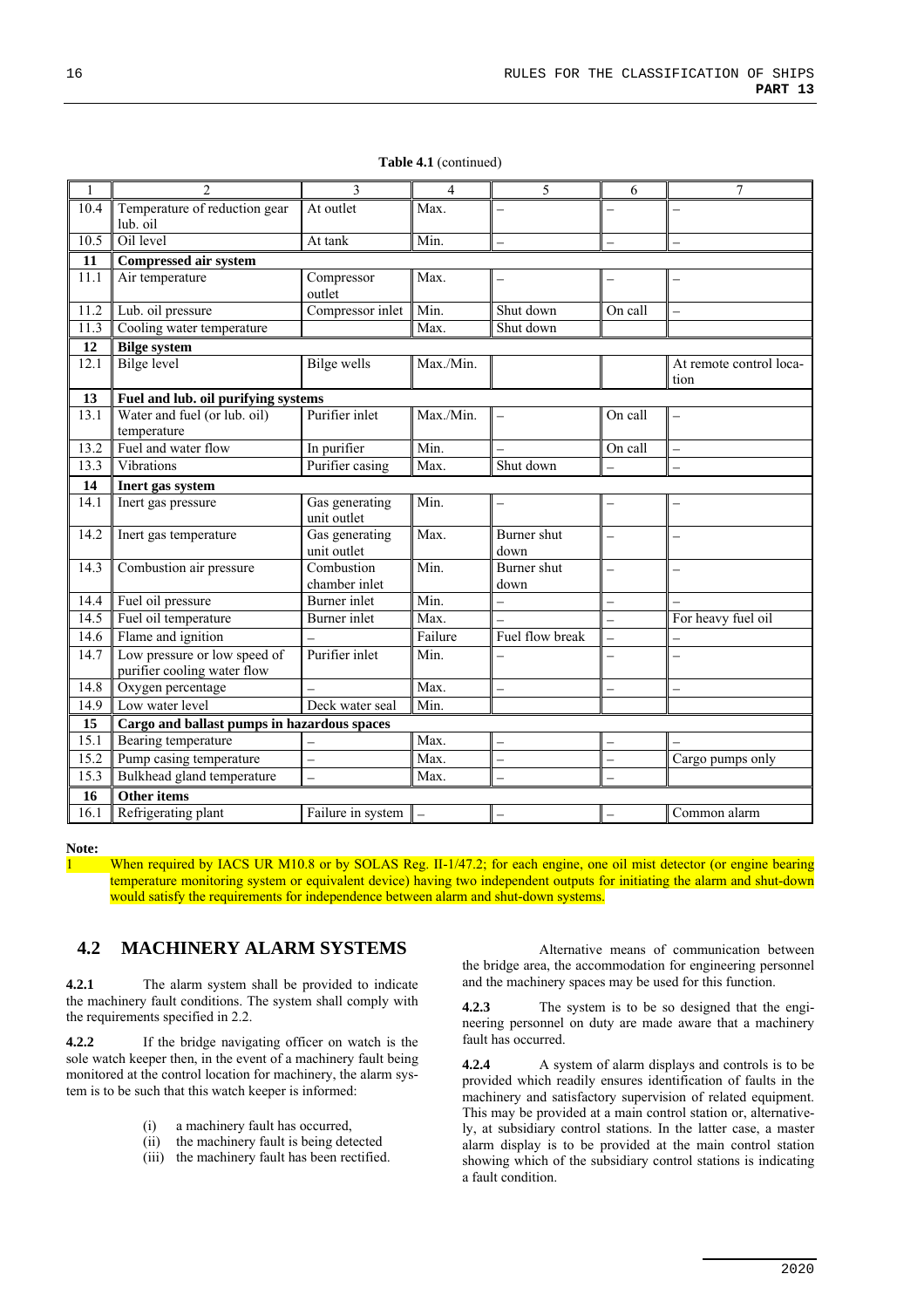**4.2.5** The main control station shall be also provided with following alarms:

- .1 fire alarm in the machinery space,
- .2 power failure in the safety system, main engine emergency stop device, alarm system and main engine remote control system.

**4.2.6** In case of operation of all engines located in the machinery space, provision shall be made to ensure that the activation of alarm system and internal communication system shall reliably be noticed. Warring signal shall be audible and visible.

**4.2.7** Where no watch keeping is ensured at the main control station when the ship is at port, alarms shall be provided for the machinery at work, fire and critical level in bilges in machinery space.

Such signalization is to be located in the spaces where watch keeping is ensured, during ship's stay in port

## **4.3 MACHINERY SAFETY SYSTEMS**

**4.3.1** An alarm system is to be provided in accordance with 2.4.

**4.3.2** Automatic start of standby pumps – slow down, is to be accompanied by a suitable alarm.

**4.3.3** If overriding device of the required automatic reduction of power is provided, it is to be so arranged as to preclude inadvertent operation, and a suitable alarm is to be operated by its activation.

**4.3.4** If overriding device of the required automatic stops – shut down is provided, it is to be so arranged as to preclude inadvertent operation, and a suitable alarm is to be operated by its activation. When the engine is stopped automatically, restarting after restoration of normal operating conditions is to be possible only after manual reset, e.g. bypassing the control lever through the 'stop' position. Automatic restarting is not permissible.

The emergency stop device of main engine shall be fully independent of the engine control and alarm systems and if electrically operated, it shall be fed from a source of power independent of the ship's main.

## **4.4 MACHINERY REMOTE CONTROL AND AUTOMATIC REMOTE CONTROL SYSTEMS**

**4.4.1** Remote control system of main propulsion engines is to be provided at navigation bridge and main control station in accordance with 2.5.2

**4.4.2** All systems in the machinery space shall be designed for unattended operation in accordance with requirements of 2.5. Systems that need not operate continuously for 12 hours may be exempted from these requirements on agreement with the *Register*.

**4.4.3** Main control station and bridge remote control shall be equipped with the control instruments, means of communication and other devices in accordance with the *Rules*, *Part 7 - Machinery installation*, 1.8, and stopping devices referred to in the *Rules*, *Part 12 - Electrical equipment*, items 5.2 and 5.3 (in addition to the stopping devices arranged outside the machinery casing).

Control devices shall be constructed in accordance with the *Rules, Part 7 - Machinery installation*, 1.7.

**4.4.4** The automation systems shall be so designed that in case of any failure of the system, provisions shall be made to ensure local or remote manual control and to retain the safety degree of a ship as on ships without automation mark.

#### **4.5 INSTALLATIONS WITH MAIN INTERNAL COMBUSTION ENGINES**

**4.5.1** In ships propelled by internal combustion engines automation shall provide for:

- .1 control and monitoring of main engines in accordance with the *Rules*, *Part 7 - Machinery installation*, 1.7, 1.8, 1.9 and 1.10, as well as with the *Rules, Part 9 - Machines*, 2.11 and 2.12;
- .2 remote starting and stopping of auxiliaries necessary for uninterrupted operation of main engines from the main control stations;
- .3 automatic start of standby pumps, necessary for uninterrupted operation of main engine, which, if not started, may cause shutdown or slowdown.

Switch-on time of standby pump shall be such as to ensure safe running of the main engine;

.4 remote or automatic replenishing of receivers for the starting air, pneumatic control systems and the whistles.

Means shall be provided for water and oil to be automatically drained in compressor. In addition to automatic replenishing of the receivers, it shall be also possible to start the compressor remotely from the main control station;

- .5 automatic starting of the hydraulic standby pump in case of pressure drop in the hydraulic control system. The suitable alarm operating at the main control station shall be provided. Provision shall be also made for the manual remote control from the main control station;
- .6 automatic control of water, lub. oil and fuel temperature at the engine inlet, in the service daily tanks and at separation,
- .7 indication, monitoring and protection in accordance with Table 4. 1.

**4.5.2** The main internal combustion engines designed for operation by the remote automatic control shall be provided with the infinitely variable speed governor.

**4.5.3** The remote automatic control of the internal combustion main engines, besides having to comply with requirements of 2.5.2, shall provide also:

> .1 starting of the engine prepared to start, speed setting, stopping, reversing (in case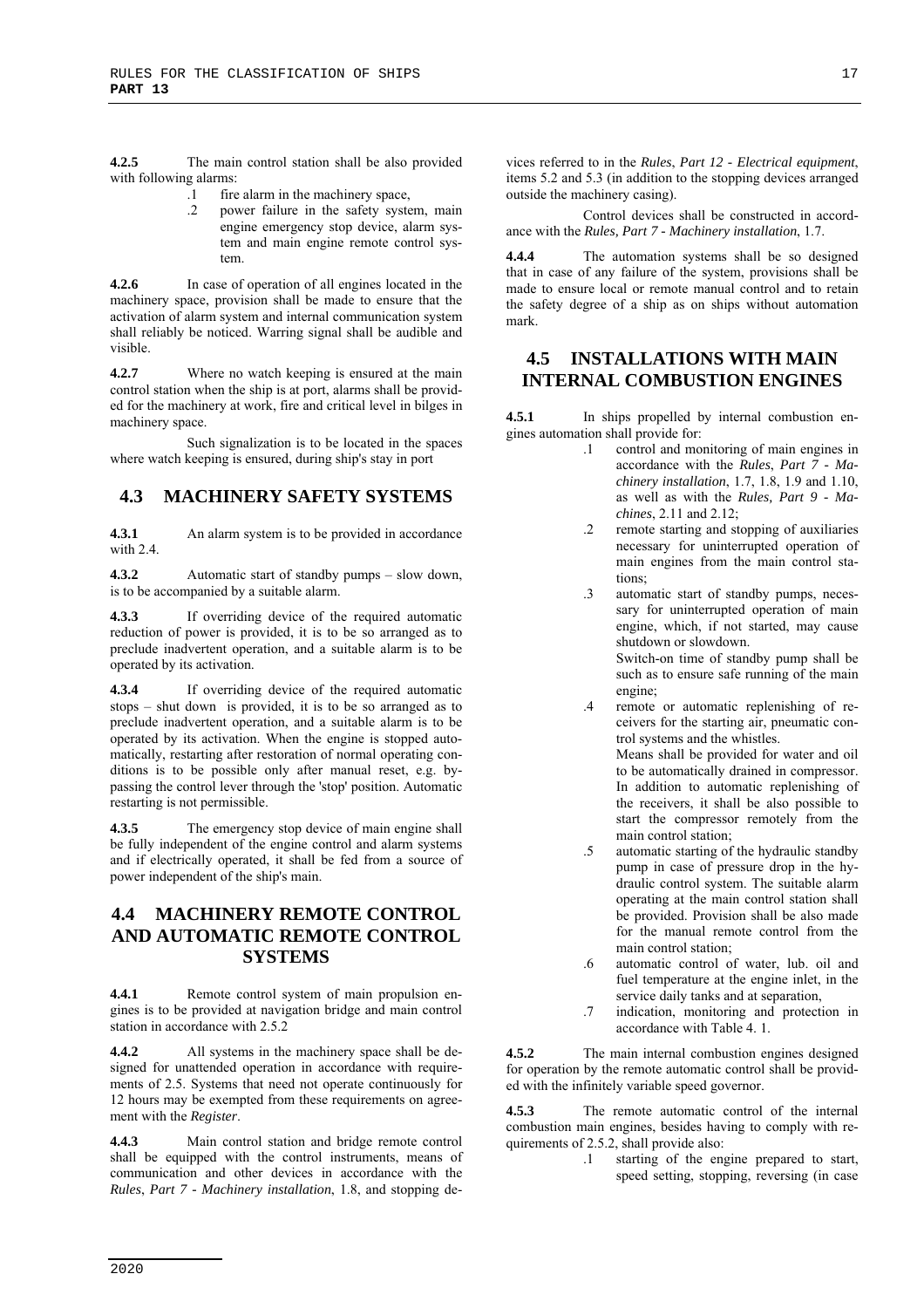of the fixed propellers) and automatic performing of the intermediate steps,

- .2 stable operation within the working r.p.m. range,
- .3 quick automatic passing through all restricted speed ranges, regardless of the engine speed setting (critical r.p.m.),
- .4 to avoid the uncontrolled consumption of the starting air, the number of unsuccessful attempts to start the engine shall be limited to three. The next shall cause the blocking of the starting air supply and activation of the starting failure alarm. In this case there shall be a sufficient air in the air receiver for six starting attempts from both main control stations or local post.

**4.5.4** Installations with two or more internal combustion engines shall be so designed that, with one engine shutdown or when the safety system is activated, the others continue running without being overloaded.

## **4.6 INSTALLATIONS WITH MAIN STEAM TURBINES**

**4.6.1** In ships propelled by steam turbines, automation shall provide for:

- .1 control, monitoring, automatic protection and interlocking of the geared turbine set in accordance with the *Rules*.
- remote starting and stopping of the auxiliaries serving main turbines from the main control station,
- .3 automatic start of standby lub. oil pumps at fault condition of the running pumps. Pumps that are running shall be switched off (within a relevant period with the suitable alarm at the main control station).

The time required to activate a standby pump shall not exceed 10 sec.;

- .4 remote and automatic replenishing of the air receivers for pneumatic control system and typhoon supply with automatic separating of water from oil;
- .5 automatic and remote starting of the standby pump for supplying the hydraulic control system in case of pressure drop, activating the alarm at the main control station;
- .6 indication, signalling and protection shall be in accordance with Table 4. 1.

**4.6.2** Automatic remote control of the main turbine set (which complies with general requirements of 2.5) shall provide for:

- .1 starting to operation of the prepared turbine set, speed variation stopping, reversing and automatic performing of the intermediate steps,
- .2 stable operation within the operating range,
- .3 quick automatic passing through the speed ranges with excessive vibrations,
- .4 prevention of taking the on load if the turbine is not prepared for start.
- .5 Opening of the astern guarding valve as soon as the control handle is moved into "stop" position and simultaneous starting of the circulating pump.

#### **4.7 OIL FIRED BOILERS**

**4.7.1** The automation system of main and auxiliary boilers shall provide for:

- .1 automatic control of continuous steam supply to essential consumers in all working conditions;
- .2 complying with the *Rules, Part 10 Boilers, heat exchangers and pressure vessels*, Sections 4 and 5;
- .3 remote starting and stopping of the pumps serving the main boilers from the main control station;
- .4 automatic start of standby feeding pump and boiler ventilator (taking into account requirements for stopping, starting and signalling in compliance with 4.6.1);
- .5 indication, alarms and protection in accordance with Table 4.1.

**4.7.2** Oil burning equipment shall atomize the fuel into the boiler furnace providing:

- .1 normal water level in the boiler,
- .2 the viscosity of fuel oil such that adequate atomization is assured,
- .3 the boiler furnace has been pre-ventilated with sufficient number of air changes.

**4.7.3** Remote-operated shutdown of oil burning installation from the main control station shall be provided.

**4.7.4** Provision shall be made for interlocking arrangements which will prevent automatic or remote starting of the boiler in case of protective action required in the Table 4.1. The starting of boiler from cold condition shall be carried out from a boiler local control station only.

**4.7.5** In case of flame failure re-ignition is permitted providing that requirements of the *Rules*, *Part 10-Boilers, heat exchangers and pressure vessels*, 5.3 are complied with.

**4.7.6** Provision shall be made to control or check the boiler safety system when the boiler is in operation and without bringing controlled parameters to the limit values.

**4.7.7** Each boiler shall have at least two independent water level transducers fitted at different locations, one of which shall be used solely for protective purposes.

#### **4.8 ELECTRIC GENERATING PLANT**

**4.8.1** The shipboard electric generating plant shall meet the following requirements:

.1 control of the generator prime movers shall be in accordance with the *Rules, Part 9 - Machines*, and that of the generators in accordance with the *Rules, Part 12 - Electrical equipment*,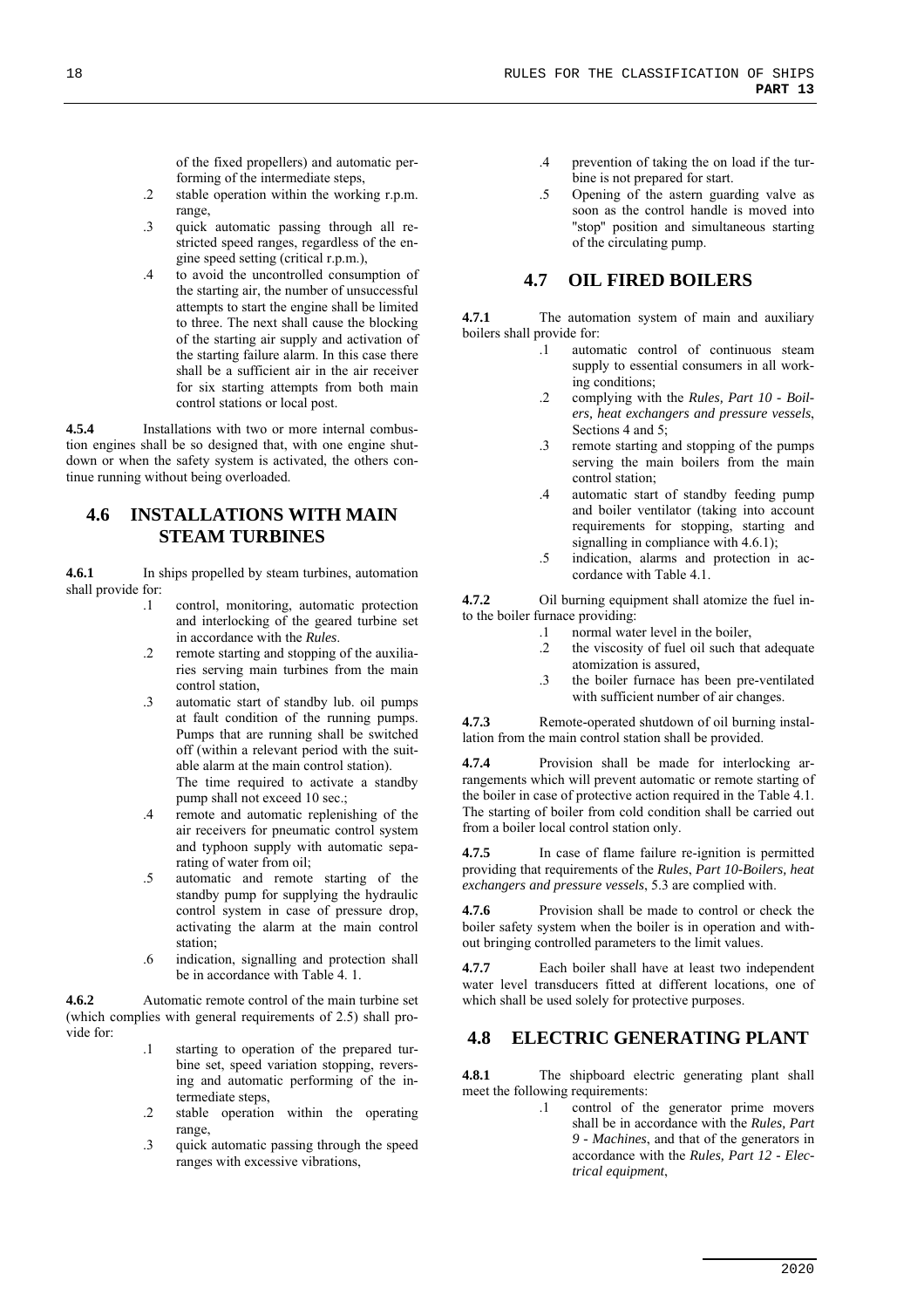- .2 Electric generating sets shall be continuously maintained in standby condition,
- .3 Provision shall be made for remote starting of the prime movers of electric generating plant from the main control station, with automatic synchronizing, loading and load sharing. Where the main switchboard is located at the main control station, synchronizing, loading and load sharing may be effected manually from the main switchboard.

Where the standby electric generating set is arranged for automatic start when the running machines become overloaded, provision shall be made for automatic synchronizing loading and load sharing

.4 Where the electric power is supplied by one generator only and in case of generator blackout, automatic starting and connecting stand by one to the main switchboard within not more than 45 sec. shall be provided.

> Also subsequent re-starting of essential machinery necessary for propulsion steering and safety of the ship that has been in operation prior to blackout, shall be provided.

> In case of blackout of the generator under running condition caused by short circuits in the main switchboard busbars the possibility of repeated switching on as well as the starting of the standby generator shall be blocked.

> A special alarm shall operate in such a case.

.5 signalling, indication and protection shall be in compliance with Table 4.1.

**4.8.2** Where electric generating sets are started automatically a device shall be fitted to provide their sequential connection to the main switchboard busbars.

**4.8.3** Automatic arrangements for load sharing shall include provision to prevent the disconnection at temporary load variations.

**4.8.4** Where provision is made for auxiliaries essential for propulsion and navigation of the ship to be automatically started after blackout, the starting shall be controlled by a program precluding overloading of the ships generating plant. Steering gear hydraulic oil pump and lub. oil pump shall be started first.

**4.8.5** If the electric power is normally supplied by two or more generating sets operating in parallel in case one of them comes out of operation provisions shall be made to prevent the overload of the remaining generators which may cause the complete black out. This shall be carried out by disconnection of non-essential consumers (in accordance with the *Rules*, *Parts 12 - Electrical equipment*, 8.2.3) to ensure the safe propulsion, steering as well as the safety of the ship.

**4.8.6** If the ship electric generating plant incorporates the generator driven by the main propulsion machinery that fully covers the consumption of electric energy under normal conditions, then a reliable transfer to electric power supply from generators driven by auxiliary engines and vice versa shall be assured. During this transfer no interruption of power supply from the main switchboard shall be permitted. All operations needed for such a transfer may be effected manually.

#### **4.9 REFRIGERATING PLANTS**

**4.9.1** The refrigerating plants shall be fitted with control monitoring and protection facilities in accordance with the *Rules, Part 11 - Refrigerating plant*, 7.2.8.

**4.9.2** A classed refrigerating plant shall be provided with instruments at the main control station indicating whether the refrigerating plant units are operating or stopped as well as the average temperature of refrigerated spaces.

At the main control station provision shall be made for a refrigerant leak alarm activated by gas detectors fitted in accordance with the *Rules, Part 11 - Refrigerating plant*.

#### **4.10 BILGE LEVEL ALARM SYSTEM**

**4.10.1** Alarm system is to be provided for detecting a rise of water in the machinery space bilges or bilge wells above predetermined level. This level is to be such to prevent liquid from overflowing from the bilges onto the tank top and bilge wells are to be large enough to assure normal drainage during the unattended period. The number and location of wells and detectors are to be such that accumulation of liquids may be detected at all normal angles of heel and trim.

**4.10.2** Where the bilge pumps start automatically, means shall be provided to indicate if the influx of liquid is greater than the pump capacity or if the pump is operating more frequently than would normally be expected. In this case, smaller bilge wells to cover a reasonable period of time may be permitted. Where automatically controlled bilge pumps are provided, special attention shall be given to oil pollution prevention requirements.

**4.10.3** Alarm is to be given at the main control station, engineers' accommodation area and at the bridge.

#### **4.11 EQUIPMENT OF MAIN CONTROL STATION**

**4.11.1** Main control station shall be in general, of the enclosed type, sound-proof and protected against penetration of oil and fuel vapours and equipped with the air-conditioning facilities.

**4.11.2** In case the requirements referred to in 4.11.1 cannot be complied with, the *Register* may require more rigorous criteria to be applied to climatic conditions as well as mechanical protection for the equipment installed at such a place.

**4.11.3** The main switchboard shall in general be fitted at the main control station or adjacent to it (visibility range).

**4.11.4** If the main switchboard is located beyond the visibility range of main control station, provisions shall be made for the signalling devices at the main control station to indicate the "on" / "off" positions of' the generator circuit breakers.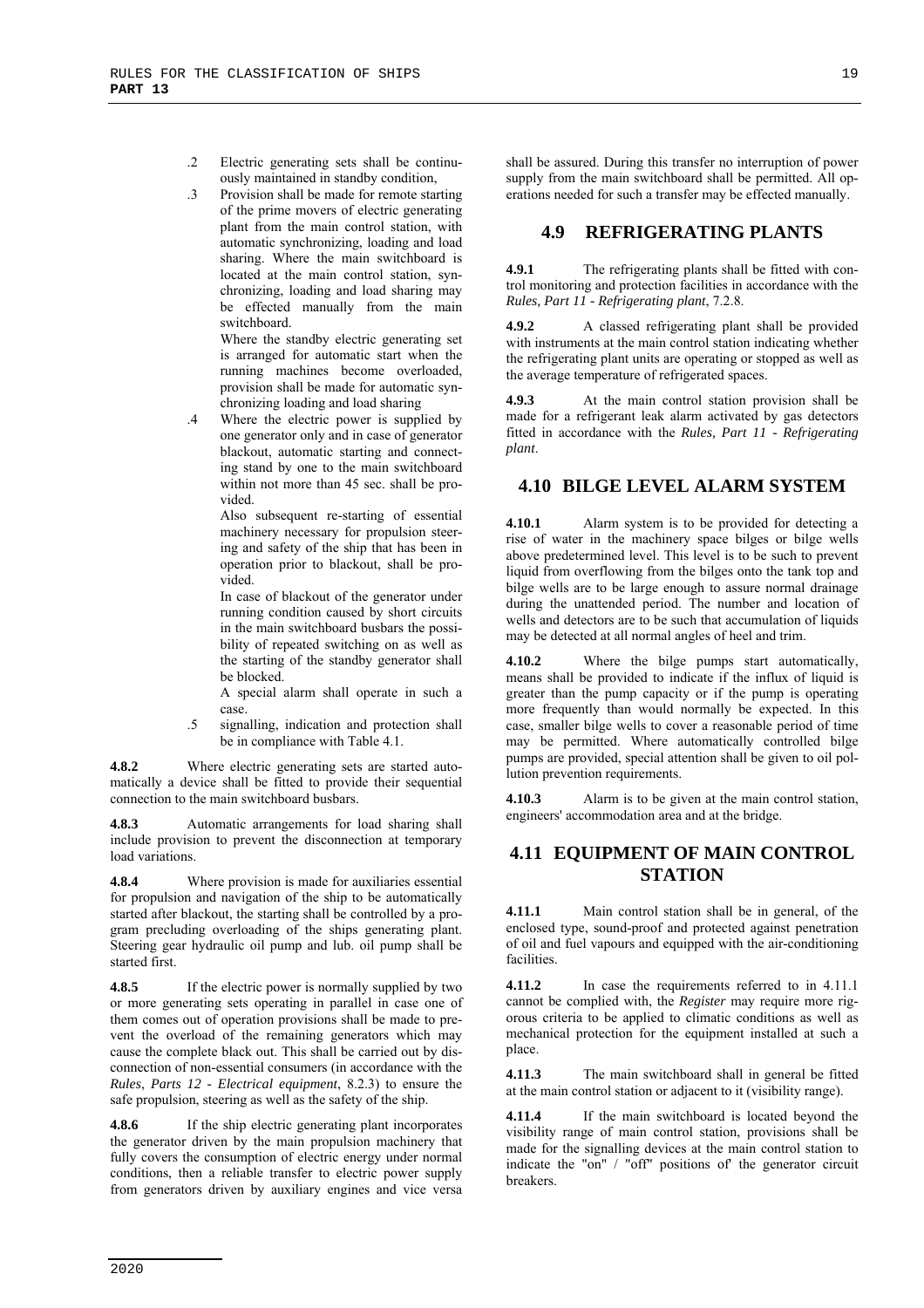**4.11.5** Where the provision is made for controlling main engine from the main control station by means of mechanical linkage (in accordance with the *Rules, Part 7 - Machinery installation*, 1.8) the engine room control desk may be considered as a local post.

Where other control facilities (pneumatic, electrical or combination thereof) are used for remote control the remote control in the wheel house shall be fully independent from remote control in the main control station.

**4.11.6** The main control station of the main machinery or controllable pitch propellers shall be considered to have priority with respect to the wheelhouse remote control.

A local control station is similarly given priority as compared with the main control station. The same applies to the auxiliary machinery.

In case of control transfer of the propulsion machinery and controllable pitch propeller to control location having priority signalization shall be activated at the location from which the control has been effected first.

**4.11.7** The main control station shall be equipped with indication of operation sequences determined from the bridge.

#### **4.12 EQUIPMENT OF BRIDGE CONTROL**

**4.12.1** The remote control in the wheelhouse shall be equipped in accordance with the *Rules, Part 7 - Machinery installation*, 1.8.1 and item 2.5.2 of this part of the Rules.

**4.12.2** In addition to the alarms referred to in 4.1 special alarms shall be provided for: fire in machinery space, high bilge level in engine room, engine room alarm system being switched off and "deadman" alarm.

#### **4.13 DEAD MAN ALARM**

**4.13.1** The main control station shall be provided with a device giving an alarm on the wheelhouse in case of not being activated by an officer on duty within determined time intervals.

Audible signalling shall be provided at the control station in machinery space to warn the officer on duty to activate the device mentioned before, prior to proceed the alarm to the wheelhouse.

## **4.14 ADDITIONAL REQUIREMENTS FOR MEANS OF CONTROL IN PERIODICALLY UNATTENDED MACHINERY SPACES**

**4.14.1** For periodically unattended machinery spaces, special consideration to maintaining the fire integrity of the machinery spaces, the location and centralization of the fire extinguishing system controls, the required shutdown arrangements (e.g. ventilation, fuel pumps, etc.) and that additional fire-extinguishing appliances and other fire-fighting equipment and breathing apparatus is required.

**4.14.2** In passenger ships, these requirements shall be at least equivalent to those of machinery spaces normally attended.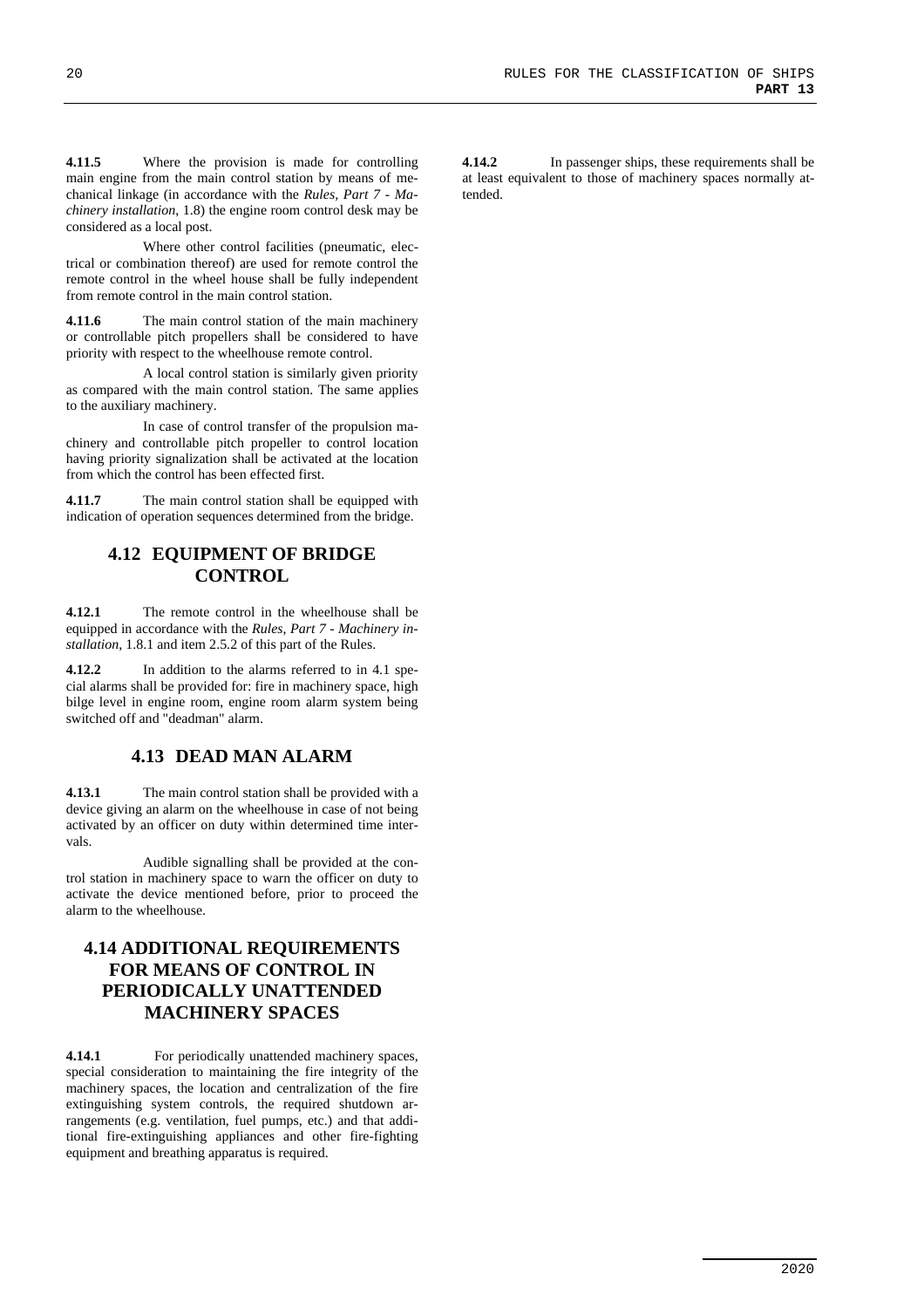# **5 REQUIREMENTS FOR AUTOMATION ON SHIPS HAVING AUTOMATION MARK AUT 1**

#### **5.1 GENERAL REQUIREMENTS**

**5.1.1** Ships having in the notation the automation mark AUT 1, shall be equipped with control and monitoring systems to such extent that in case of losing the mark AUT 1 they can be adequately operated by the personnel at the main control station i.e. with the automation mark AUT 2.

**5.1.2** Requirements referred to in Section 4 with amendments of this section apply to the ships having the automation mark AUT 1.

**5.1.3** Machinery space shall be equipped with such machinery and systems which can properly operate without attendance and without remote control at the main control station in the wheelhouse or other places and which are monitored only by means of common alarm system.

**5.1.4** Engine room alarm system is to be in accordance with the requirements referred to in 2.2 with the following additions:

- .1 The officer on duty alarm shall be fitted in accordance with 5.4.
- .2 When within the determined time interval (agreed with the *Register* depending on the type and size of a ship) alarm is not acknowledged at the main control station alarm system shall activate the engineers alarm required in accordance with the *Rules, Part 12 - Electrical equipment*, 7.8.1.

**5.1.5** Provision shall be made for automatic start-up of all standby machinery for essential services associated with propulsion machinery in case of failure of the running machinery, including standby machinery of the hydraulic or pneumatic control systems.

**5.1.6** Provision shall be made for self-monitoring of control, alarm and safety systems of main machinery as well as fire detection and bilge alarm systems of machinery space.

Machinery alarm system change-over from the main to emergency source of supply shall be automatic.

**5.1.7** In particular cases, to improve reliability of automation equipment, the *Register* may require that certain components of control and monitoring system to be duplicated.

**5.1.8** Provision shall he made for an automatic starting of the standby generating set in case of black out in accordance with 4.8.1.4 as well as at overload of the generator at work with automatic synchronizing, loading and load sharing.

Where there is a possibility to connect automatically consumers of such a power that might overload, the main protection shall be made for an automatic device which permits a consumer to be connected only if there is a sufficient available power on busbars. If there is not enough power left

on the busbars the standby generator shall be automatically started including the automatic synchronizing load sharing and only after the completion of the afore mentioned the consumer shall be connected to the busbars.

Stopping of the auxiliary generators due to the safety system operation (except the over speed device and low-low oil pressure) shall be possible only after connecting and loading of a standby generator set of adequate capacity.

**5.1.9** Bilge level alarm of bilge wells in holds and machinery space shall be led on the wheelhouse and other spaces intended for the personnel servicing the machinery (engineer's accommodations) .

While at port signalling shall be led to space for watch keeping. Level alarm warning that a pump put in action automatically has not sufficient capacity shall be actuated by special transducer.

**5.1.10** Provision shall be made for automatic starting of compressor in the event of pressure drop in air receivers of starting and control systems including the typhoon as well as for the automatic starting of standby compressor at failure or shortage of the working pressure.

**5.1.11** Where the remote automation control includes several programs for the main engine operating sequences (manoeuvring transition, full load conditions etc.), in addition to these programs an emergency program assuring manoeuvring in hazardous situation with simultaneous override of main engine protection shall be provided.

#### **5.2 MAIN CONTROL STATION**

**5.2.1** A main control station on the ships having automation mark AUT 1 shall be of enclosed type and shall comply with the requirements in 4.11.1.

**5.2.2** On agreement with the *Register* main control station may be located outside the machinery space.

#### **5.3 EQUIPMENT OF BRIDGE CONTROL STATION**

**5.3.1** The bridge control station shall be equipped in accordance with 4.12 of this part of the Rules. Apart from the requirements referred to in 4.12 the bridge control station shall be fitted with the following alarms and signalling:

- .1 Common fire detection alarm referred to in the *Rules, Part 12 - Electrical equipment*, 7.5 and the *Rules, Part 17 - Fire protection*, 4.2.1 if the fire detection station is located outside the wheelhouse;
- .2 Common alarm from the central alarm system of engine room in accordance with 5.4;
- .3 High bilge level alarm in engine room.

#### **5.4 OFFICER ON DUTY ALARM**

**5.4.1** All alarms of main engine alarm system shall be led to the following locations:

- .1 navigating bridge;
- .2 chief engineer's cabin;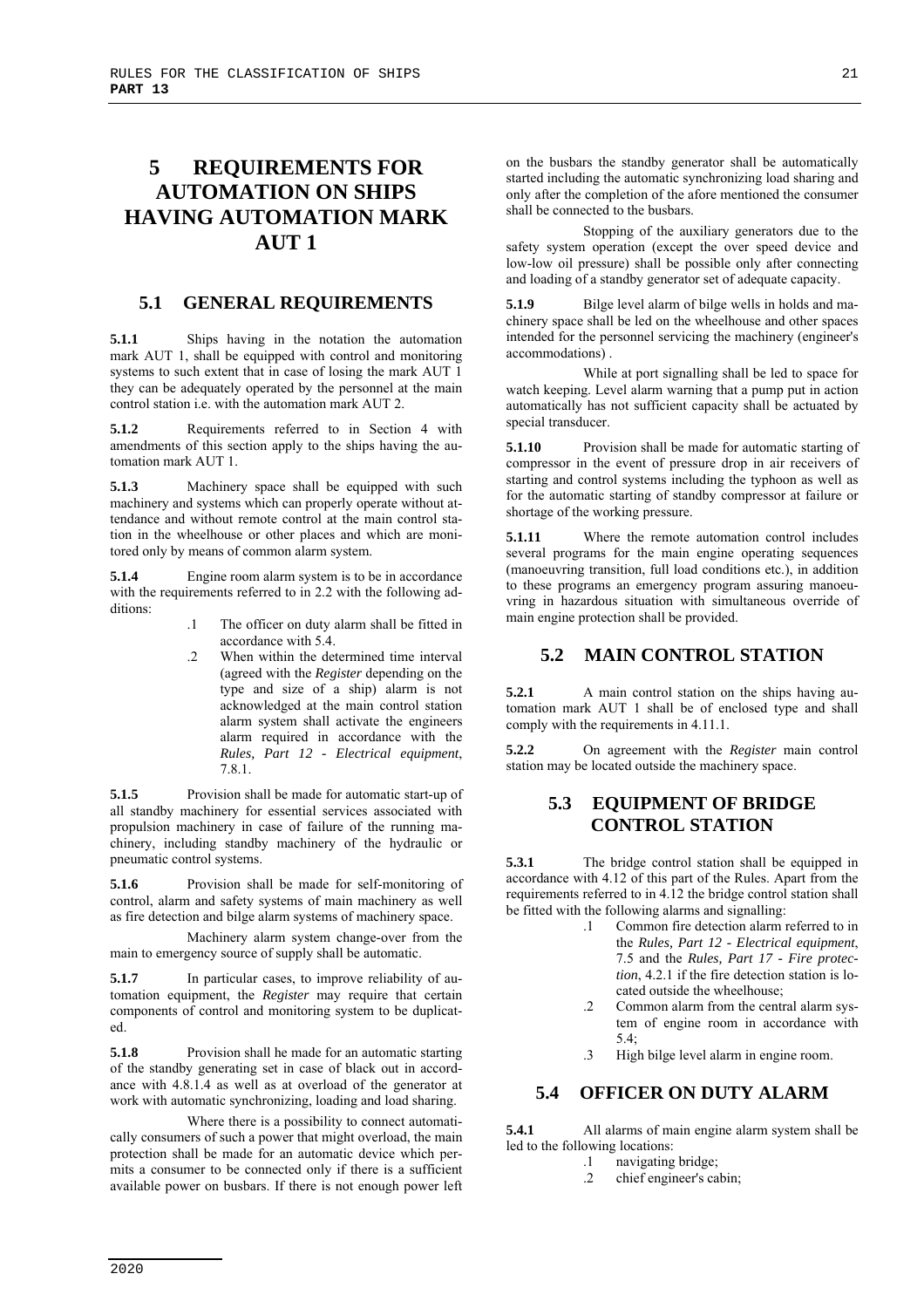- .3 cabin of engineer on duty;
- .4 officers day room and dining room;
- location with permanent watch keeping when in port.
- **5.4.2** All alarms shall be led in at least two groups:
	- .1 critical alarms which require immediate action with regard to the safety of a ship, machinery or cargo. This group shall include alarms of voltage failure, of main engine remote control alarms referred to in Table 4.1 and alarms that safety system has been activated;
	- .2 non critical alarms which do not require immediate action. The grouping of alarms shall be permitted provided that critical and non-critical alarms shall not be in the same group.

**5.4.3** The continuous alarm transfer shall be assured on the navigation bridge, chief engineer's accommodation and engineer's dining and mess rooms while for the officer on duty accommodation a selector switch shall be used at the main control station.

**5.4.4** Provision shall be made on the navigation bridge and in the chief engineer's accommodation to inform which of the engineer is on duty.

In addition each engineer's accommodation shall be provided with the signalization to inform who is on duty.

**5.4.5** Each remote control location shall be such as to activate intermittent light and continuous audible alarm in the event of alarm.

Acceptance of the alarm at the local station shall change visual intermittent signal to steady and the audible shall be cancelled.

**5.4.6** Provision shall be made on the navigation bridge and chief engineer's accommodation to inform that the failure alarm has been accepted on the main control station.

**5.4.7** The facilities for testing correctness of visual and audible signalling shall be provided.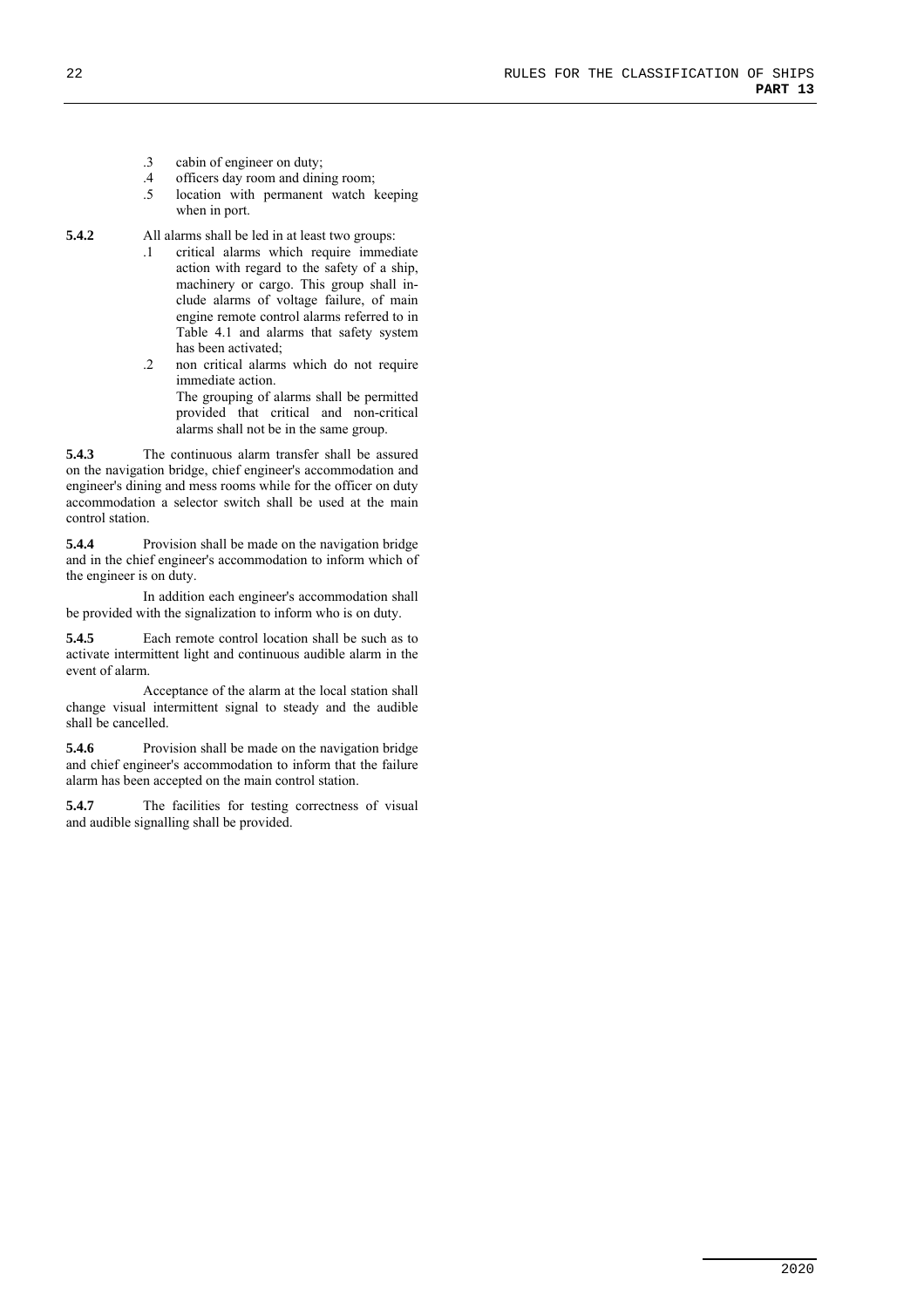# **6 REQUIREMENTS FOR AUTOMATION ON SHIPS HAVING AUTOMATION MARK AUT 3**

#### **6.1 GENERAL REQUIREMENTS**

**6.1.1** Requirements of this section apply to ships in which:

- .1 the main internal combustion engines are arranged with all essential auxiliaries driven by them;
- .2 the electric generating plant is simplified with respect to the supply of essential consumers or the generator is driven by main engine.
- .3 a main control station if available is not fully equipped as specified in the Section 4 and which is compensated by an increase of monitoring in the navigation bridge;
- .4 short distance and a communication between navigation bridge, engine room and engineers accommodation are such that they assure easy survey of machinery operation and quick detection of faults.

**6.1.2** As a rule the requirements of the present Section apply to ships having the propulsion power of not more than 1500 kW.

On agreement with the *Register* the requirements of the present Section may also apply to ships having the propulsion power of 1500 kW and more if these ships meet the requirements referred to in 6.1.1.

**6.1.3** All the equipment fitted in machinery space shall be arranged for unattended operation. Specific services of short duration shall he permitted if they are covered by the maintenance instructions of the machinery and if not performed more frequently than once every 12 hours.

**6.1.4** Ships equipped in compliance with the requirements of this section shall have the automation systems sufficient to assure control of the main machinery effected from the navigation bridge and enabling reliable manoeuvring of the ship.

**6.1.5** Provisions, shall be made in the navigation bridge for:

> .1 control and communication means and other devices specified in the *Rules, Part 7-Machinery installation*, item 1.8 and 1.9 respectively.

> > The control devices shall be designed also in accordance with the *Rules, Part 7- Machinery installation*, 1.7 as well as 4.4.3 of this part of the Rules;

| No.          | <b>Controlled parameter</b>                                                             | <b>Limit value</b><br>alarm | <b>Protective</b><br>action             | <b>Remarks</b>                           |
|--------------|-----------------------------------------------------------------------------------------|-----------------------------|-----------------------------------------|------------------------------------------|
| $\mathbf{1}$ | 2                                                                                       | 3                           | 4                                       | 5                                        |
| 1.           | Main internal combustion engine                                                         |                             |                                         |                                          |
| 1.1          | Lub. oil pressure                                                                       | Min.                        | Shut down                               |                                          |
| 1.2          | Lub. oil temperature                                                                    | Max.                        |                                         |                                          |
| 1.3          | Cooling water pressure (sea and fresh)                                                  | Min.                        |                                         |                                          |
| 1.4          | Cooling water temperature (at each cyl-<br>inder outlet for engines 270 kW and<br>over) | Max.                        |                                         |                                          |
| 1.5          | Engine overload                                                                         | Max.                        |                                         | Mandatory for the CP-<br>propellers.     |
| 1.6          | Oil fuel level in daily tank                                                            | Min.                        |                                         |                                          |
| 1.7          | Pressure of starting air and pneumatic<br>control system                                | Min.                        | Automatic<br>starting of<br>compressor. |                                          |
| 2.           | <b>Auxiliary internal combustion engine</b>                                             |                             |                                         | In accordance with Table<br>4.4.         |
| 3.           | <b>Compressed air system</b>                                                            |                             |                                         |                                          |
| 3.1          | Air temperature after compressor                                                        | Max.                        |                                         | $\overline{\phantom{0}}$                 |
| 3.2          | Compressor lub. oil pressure                                                            | Min.                        | Compressor<br>shut down                 |                                          |
| 3.3          | Cooling water temperature                                                               | Max.                        | Shut down                               | Cooling water flow.                      |
| 4.           | <b>Bilge system</b>                                                                     |                             |                                         |                                          |
| 4.1          | Bilge level in machinery space and in<br>shaft tunnel                                   |                             |                                         | Separate alarm on naviga-<br>tion bridge |

#### **Table 6.1**